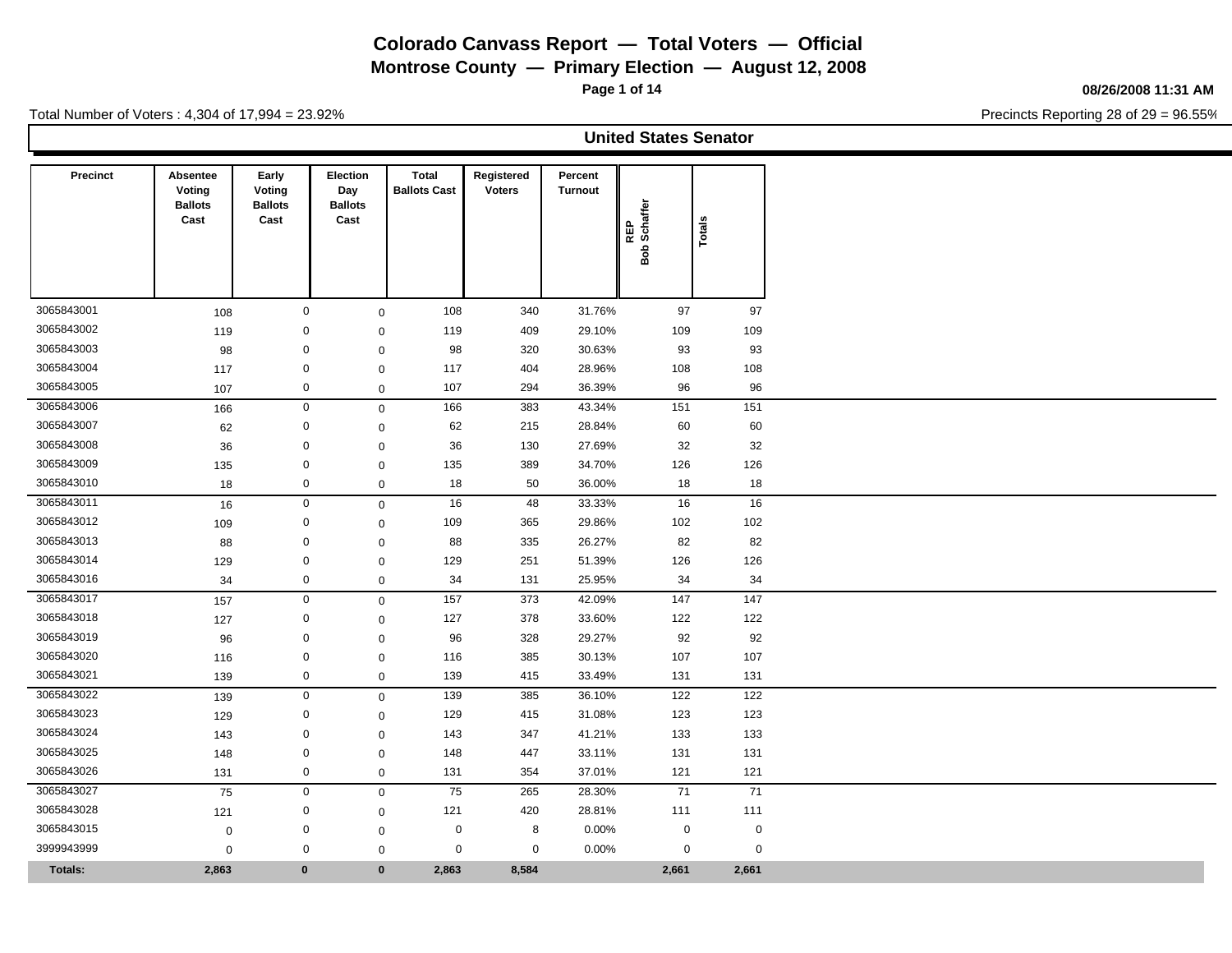**Montrose County — Primary Election — August 12, 2008**

**Page 2 of 14**

### **08/26/2008 11:31 AM**

Precincts Reporting 28 of 29 = 96.55%

Total Number of Voters : 4,304 of 17,994 = 23.92%

### **Representative to the 111th U S Congress-District 3**

| <b>Precinct</b> | Absentee<br>Voting<br><b>Ballots</b><br>Cast | Early<br>Voting<br><b>Ballots</b><br>Cast | <b>Election</b><br>Day<br><b>Ballots</b><br>Cast | Total<br><b>Ballots Cast</b> | Registered<br><b>Voters</b> | Percent<br><b>Turnout</b> | Wayne Wolf<br>REP | Totals      |
|-----------------|----------------------------------------------|-------------------------------------------|--------------------------------------------------|------------------------------|-----------------------------|---------------------------|-------------------|-------------|
|                 |                                              |                                           |                                                  |                              |                             |                           |                   |             |
| 3065843001      | 108                                          |                                           | $\mathbf 0$                                      | 108<br>$\mathbf 0$           | 340                         | 31.76%                    | 96                | 96          |
| 3065843002      | 119                                          |                                           | 0                                                | 119<br>$\mathbf 0$           | 409                         | 29.10%                    | 103               | 103         |
| 3065843003      | 98                                           | $\mathbf 0$                               |                                                  | 98<br>$\mathbf 0$            | 320                         | 30.63%                    | 90                | 90          |
| 3065843004      | 117                                          |                                           | 0                                                | 117<br>$\mathbf 0$           | 404                         | 28.96%                    | 104               | 104         |
| 3065843005      | 107                                          |                                           | 0                                                | 107<br>$\mathbf 0$           | 294                         | 36.39%                    | 94                | 94          |
| 3065843006      | 166                                          |                                           | $\mathbf 0$                                      | 166<br>$\mathsf{O}\xspace$   | 383                         | 43.34%                    | 141               | 141         |
| 3065843007      | 62                                           |                                           | 0                                                | 62<br>$\mathbf 0$            | 215                         | 28.84%                    | 58                | 58          |
| 3065843008      | 36                                           |                                           | $\mathbf 0$                                      | 36<br>$\mathbf 0$            | 130                         | 27.69%                    | 31                | 31          |
| 3065843009      | 135                                          | $\mathbf 0$                               |                                                  | 135<br>$\mathbf 0$           | 389                         | 34.70%                    | 122               | 122         |
| 3065843010      | 18                                           |                                           | $\mathbf 0$                                      | 18<br>$\mathbf 0$            | 50                          | 36.00%                    | 18                | 18          |
| 3065843011      | 16                                           |                                           | $\mathsf 0$                                      | 16<br>$\mathbf 0$            | 48                          | 33.33%                    | 16                | 16          |
| 3065843012      | 109                                          |                                           | $\mathbf 0$                                      | 109<br>$\mathbf 0$           | 365                         | 29.86%                    | 90                | 90          |
| 3065843013      | 88                                           |                                           | 0                                                | 88<br>$\mathbf 0$            | 335                         | 26.27%                    | 80                | 80          |
| 3065843014      | 129                                          | $\mathbf 0$                               |                                                  | 129<br>$\mathbf 0$           | 251                         | 51.39%                    | 125               | 125         |
| 3065843016      | 34                                           |                                           | 0                                                | 34<br>$\mathbf 0$            | 131                         | 25.95%                    | 32                | 32          |
| 3065843017      | 157                                          |                                           | $\mathbf 0$                                      | 157<br>$\mathbf 0$           | 373                         | 42.09%                    | 145               | 145         |
| 3065843018      | 127                                          |                                           | 0                                                | 127<br>$\mathbf 0$           | 378                         | 33.60%                    | 115               | 115         |
| 3065843019      | 96                                           |                                           | 0                                                | 96<br>$\mathbf 0$            | 328                         | 29.27%                    | 87                | 87          |
| 3065843020      | 116                                          |                                           | 0                                                | 116<br>$\mathbf 0$           | 385                         | 30.13%                    | 102               | 102         |
| 3065843021      | 139                                          |                                           | $\mathbf 0$                                      | 139<br>$\mathbf 0$           | 415                         | 33.49%                    | 125               | 125         |
| 3065843022      | 139                                          |                                           | 0                                                | 139<br>$\mathbf 0$           | 385                         | 36.10%                    | 124               | 124         |
| 3065843023      | 129                                          |                                           | 0                                                | 129<br>$\mathbf 0$           | 415                         | 31.08%                    | 120               | 120         |
| 3065843024      | 143                                          |                                           | $\pmb{0}$                                        | 143<br>$\mathbf 0$           | 347                         | 41.21%                    | 130               | 130         |
| 3065843025      | 148                                          |                                           | $\mathbf 0$                                      | 148<br>$\mathbf 0$           | 447                         | 33.11%                    | 130               | 130         |
| 3065843026      | 131                                          |                                           | $\mathbf 0$                                      | 131<br>$\mathsf{O}\xspace$   | 354                         | 37.01%                    | 115               | 115         |
| 3065843027      | 75                                           |                                           | $\mathsf 0$                                      | 75<br>$\mathbf 0$            | 265                         | 28.30%                    | 64                | 64          |
| 3065843028      | 121                                          |                                           | 0                                                | 121<br>$\mathbf 0$           | 420                         | 28.81%                    | 110               | 110         |
| 3065843015      | $\mathbf 0$                                  |                                           | 0                                                | $\mathbf 0$<br>$\mathbf 0$   | 8                           | 0.00%                     | $\mathbf 0$       | $\mathbf 0$ |
|                 |                                              |                                           |                                                  |                              |                             |                           |                   |             |
| 3999943999      | $\mathbf 0$                                  |                                           | 0                                                | $\mathbf 0$<br>$\mathbf 0$   | $\mathbf 0$                 | 0.00%                     | $\mathbf 0$       | 0           |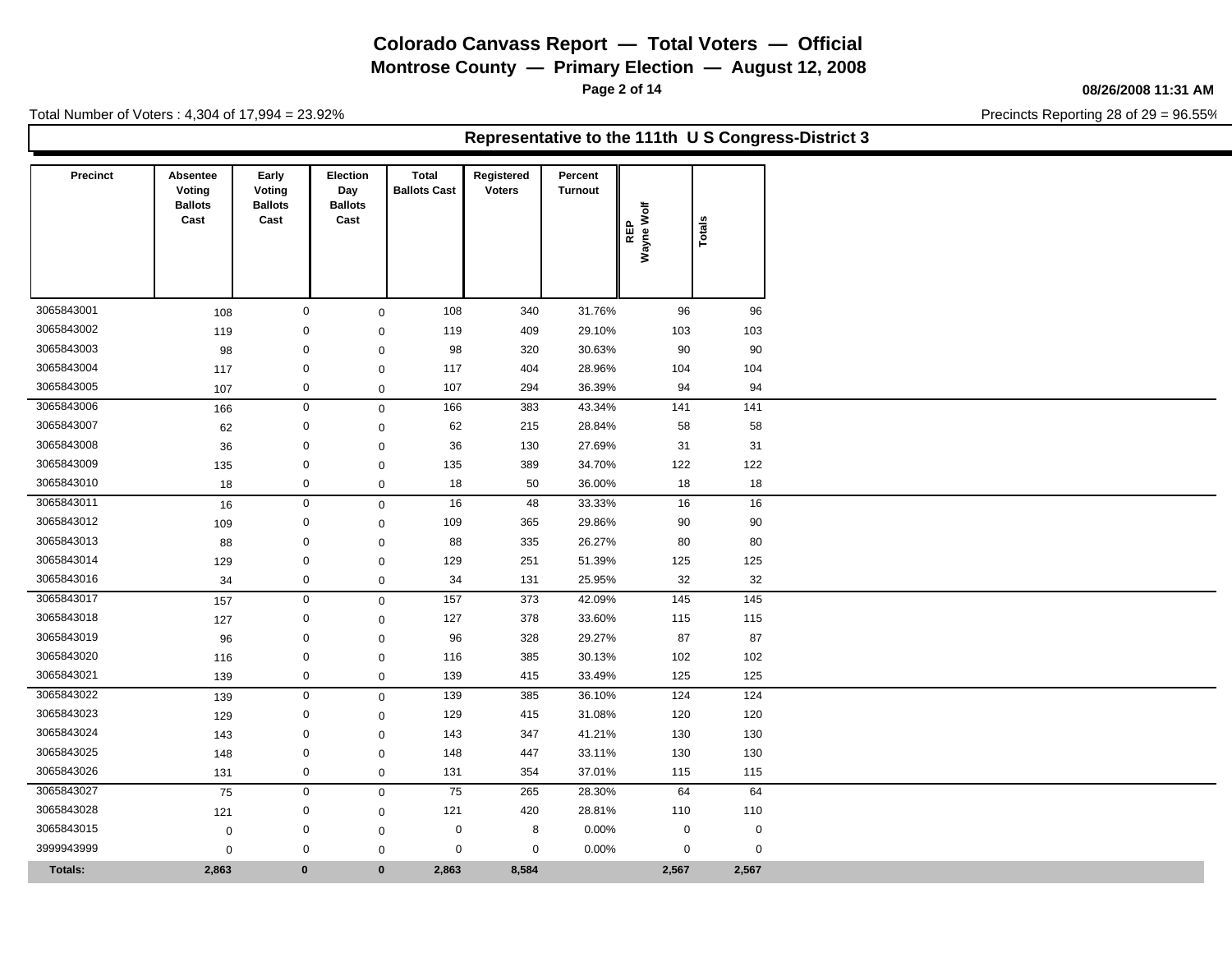**Montrose County — Primary Election — August 12, 2008**

**Page 3 of 14**

#### **08/26/2008 11:31 AM**

Precincts Reporting 28 of 29 = 96.55%

Total Number of Voters : 4,304 of 17,994 = 23.92%

### **State Board of Education -Congressional District 3**

| <b>Precinct</b> | Absentee<br>Voting<br><b>Ballots</b> | Early<br>Voting<br><b>Ballots</b> | Election<br>Day<br><b>Ballots</b> | Total<br><b>Ballots Cast</b> | Registered<br><b>Voters</b> | Percent<br><b>Turnout</b> |                    |             |
|-----------------|--------------------------------------|-----------------------------------|-----------------------------------|------------------------------|-----------------------------|---------------------------|--------------------|-------------|
|                 | Cast                                 | Cast                              | Cast                              |                              |                             |                           | Marcia Neal<br>REP | Totals      |
|                 |                                      |                                   |                                   |                              |                             |                           |                    |             |
| 3065843001      | 108                                  |                                   | $\mathbf 0$                       | 108<br>$\mathbf 0$           | 340                         | 31.76%                    | 90                 | 90          |
| 3065843002      | 119                                  |                                   | $\mathbf 0$                       | 119<br>$\mathbf{0}$          | 409                         | 29.10%                    | 97                 | 97          |
| 3065843003      | 98                                   |                                   | $\mathbf 0$                       | 98<br>$\mathbf 0$            | 320                         | 30.63%                    | 87                 | 87          |
| 3065843004      | 117                                  |                                   | 0                                 | 117<br>$\mathbf 0$           | 404                         | 28.96%                    | 100                | 100         |
| 3065843005      | 107                                  |                                   | $\mathbf 0$                       | 107<br>$\mathbf 0$           | 294                         | 36.39%                    | 87                 | 87          |
| 3065843006      | 166                                  |                                   | $\mathbf 0$                       | 166<br>$\mathbf 0$           | 383                         | 43.34%                    | 140                | 140         |
| 3065843007      | 62                                   |                                   | $\mathbf 0$                       | 62<br>$\mathbf{0}$           | 215                         | 28.84%                    | 60                 | 60          |
| 3065843008      | 36                                   |                                   | $\mathbf 0$                       | 36<br>$\mathbf 0$            | 130                         | 27.69%                    | 33                 | 33          |
| 3065843009      | 135                                  |                                   | $\mathbf 0$                       | 135<br>$\mathbf 0$           | 389                         | 34.70%                    | 122                | 122         |
| 3065843010      | 18                                   |                                   | $\mathbf 0$                       | 18<br>$\mathbf 0$            | 50                          | 36.00%                    | 17                 | 17          |
| 3065843011      | 16                                   |                                   | $\mathbf{0}$                      | 16<br>$\mathbf 0$            | 48                          | 33.33%                    | 15                 | 15          |
| 3065843012      | 109                                  |                                   | 0                                 | 109<br>$\mathbf 0$           | 365                         | 29.86%                    | 94                 | 94          |
| 3065843013      | 88                                   |                                   | $\mathbf 0$                       | 88<br>$\mathbf 0$            | 335                         | 26.27%                    | 79                 | 79          |
| 3065843014      | 129                                  |                                   | $\mathbf 0$                       | 129<br>$\mathbf 0$           | 251                         | 51.39%                    | 125                | 125         |
| 3065843016      | 34                                   |                                   | $\mathbf 0$                       | 34<br>$\mathbf 0$            | 131                         | 25.95%                    | 30                 | 30          |
| 3065843017      | 157                                  |                                   | $\mathbf 0$                       | 157<br>$\mathbf 0$           | 373                         | 42.09%                    | 141                | 141         |
| 3065843018      | 127                                  |                                   | $\mathbf 0$                       | 127<br>$\mathbf 0$           | 378                         | 33.60%                    | 110                | 110         |
| 3065843019      | 96                                   |                                   | $\mathbf 0$                       | 96<br>$\mathbf 0$            | 328                         | 29.27%                    | 86                 | 86          |
| 3065843020      | 116                                  |                                   | $\mathbf 0$                       | 116<br>$\mathbf 0$           | 385                         | 30.13%                    | 101                | 101         |
| 3065843021      | 139                                  |                                   | $\mathbf 0$                       | 139<br>$\mathbf 0$           | 415                         | 33.49%                    | 123                | 123         |
| 3065843022      | 139                                  |                                   | $\mathbf 0$                       | 139<br>$\mathbf 0$           | 385                         | 36.10%                    | 118                | 118         |
| 3065843023      | 129                                  |                                   | $\mathbf 0$                       | 129<br>$\mathbf 0$           | 415                         | 31.08%                    | 120                | 120         |
| 3065843024      | 143                                  |                                   | $\mathbf 0$                       | 143<br>$\mathbf{0}$          | 347                         | 41.21%                    | 125                | 125         |
| 3065843025      | 148                                  |                                   | $\mathbf 0$                       | 148<br>$\mathbf 0$           | 447                         | 33.11%                    | 127                | 127         |
| 3065843026      | 131                                  |                                   | $\mathbf 0$                       | 131<br>$\mathbf 0$           | 354                         | 37.01%                    | 116                | 116         |
| 3065843027      | 75                                   |                                   | $\mathbf 0$                       | 75<br>$\mathbf 0$            | 265                         | 28.30%                    | 65                 | 65          |
| 3065843028      | 121                                  |                                   | 0                                 | 121<br>$\mathbf 0$           | 420                         | 28.81%                    | 102                | 102         |
| 3065843015      | $\mathbf 0$                          |                                   | 0                                 | 0<br>$\mathbf 0$             | 8                           | 0.00%                     | $\mathbf 0$        | $\mathbf 0$ |
| <b>Totals:</b>  | 2,863                                |                                   | $\bf{0}$                          | $\mathbf{0}$<br>2,863        | 8,584                       |                           | 2,510              | 2,510       |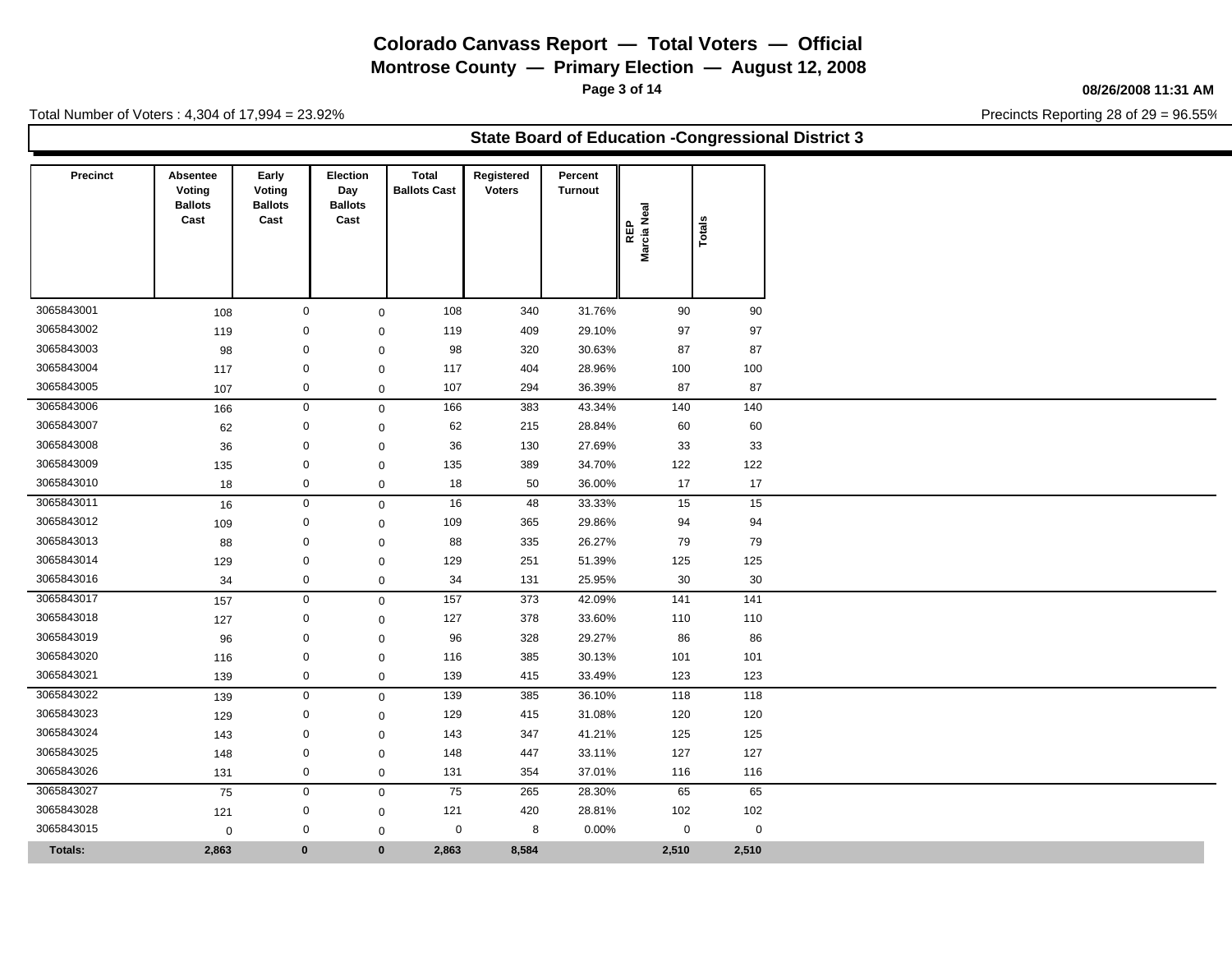**Montrose County — Primary Election — August 12, 2008**

**Page 4 of 14**

#### **08/26/2008 11:31 AM**

Precincts Reporting 28 of 29 = 96.55%

| <b>State Representative District 58</b> |  |
|-----------------------------------------|--|
|-----------------------------------------|--|

| <b>Precinct</b> | Absentee<br>Voting<br><b>Ballots</b><br>Cast | Early<br>Voting<br><b>Ballots</b><br>Cast | Election<br>Day<br><b>Ballots</b><br>Cast | <b>Total</b><br><b>Ballots Cast</b> | Registered<br><b>Voters</b> | Percent<br><b>Turnout</b> | Tipton<br>REP<br>Scott R. | Total       |
|-----------------|----------------------------------------------|-------------------------------------------|-------------------------------------------|-------------------------------------|-----------------------------|---------------------------|---------------------------|-------------|
|                 |                                              |                                           |                                           |                                     |                             |                           |                           |             |
| 3065843001      | 108                                          |                                           | $\mathbf 0$                               | 108<br>$\mathbf 0$                  | 340                         | 31.76%                    | 99                        | 99          |
| 3065843002      | 119                                          |                                           | $\mathbf 0$                               | 119<br>$\mathbf 0$                  | 409                         | 29.10%                    | 113                       | 113         |
| 3065843003      | 98                                           |                                           | $\mathbf 0$                               | 98<br>$\mathbf 0$                   | 320                         | 30.63%                    | 90                        | 90          |
| 3065843004      | 117                                          |                                           | $\mathbf 0$                               | 117<br>$\mathbf 0$                  | 404                         | 28.96%                    | 108                       | 108         |
| 3065843005      | 107                                          |                                           | $\mathbf 0$                               | 107<br>$\mathbf 0$                  | 294                         | 36.39%                    | 102                       | 102         |
| 3065843006      | 166                                          |                                           | $\mathbf 0$                               | 166<br>$\mathsf 0$                  | 383                         | 43.34%                    | 148                       | 148         |
| 3065843007      | 62                                           |                                           | $\mathbf 0$                               | 62<br>$\mathbf 0$                   | 215                         | 28.84%                    | 58                        | 58          |
| 3065843008      | 36                                           |                                           | $\mathbf 0$                               | 36<br>$\mathbf 0$                   | 130                         | 27.69%                    | 33                        | 33          |
| 3065843009      | 135                                          |                                           | $\mathbf 0$                               | 135<br>$\mathbf 0$                  | 389                         | 34.70%                    | 127                       | 127         |
| 3065843010      | 18                                           |                                           | $\mathbf 0$                               | 18<br>$\mathbf 0$                   | 50                          | 36.00%                    | 18                        | 18          |
| 3065843011      | 16                                           |                                           | $\mathbf 0$                               | 16<br>$\,0\,$                       | 48                          | 33.33%                    | 16                        | 16          |
| 3065843012      | 109                                          |                                           | $\mathbf 0$                               | 109<br>$\mathbf 0$                  | 365                         | 29.86%                    | 98                        | 98          |
| 3065843013      | 88                                           |                                           | $\mathbf 0$                               | 88<br>$\mathbf 0$                   | 335                         | 26.27%                    | 82                        | 82          |
| 3065843014      | 129                                          |                                           | $\mathbf 0$                               | 129<br>$\mathbf 0$                  | 251                         | 51.39%                    | 128                       | 128         |
| 3065843016      | 34                                           |                                           | $\mathbf 0$                               | 34<br>$\mathbf 0$                   | 131                         | 25.95%                    | 33                        | 33          |
| 3065843017      | 157                                          |                                           | $\mathbf 0$                               | 157<br>$\mathbf 0$                  | 373                         | 42.09%                    | 148                       | 148         |
| 3065843018      | 127                                          |                                           | 0                                         | 127<br>$\mathbf 0$                  | 378                         | 33.60%                    | 122                       | 122         |
| 3065843019      | 96                                           |                                           | 0                                         | 96<br>$\mathbf 0$                   | 328                         | 29.27%                    | 93                        | 93          |
| 3065843020      | 116                                          | $\mathbf 0$                               |                                           | 116<br>$\mathbf 0$                  | 385                         | 30.13%                    | 110                       | 110         |
| 3065843021      | 139                                          |                                           | 0                                         | 139<br>$\mathbf 0$                  | 415                         | 33.49%                    | 129                       | 129         |
| 3065843022      | 139                                          |                                           | $\mathbf 0$                               | 139<br>$\mathbf 0$                  | 385                         | 36.10%                    | 125                       | 125         |
| 3065843023      | 129                                          |                                           | 0                                         | 129<br>$\mathbf 0$                  | 415                         | 31.08%                    | 126                       | 126         |
| 3065843024      | 143                                          |                                           | $\mathbf 0$                               | 143<br>$\mathbf 0$                  | 347                         | 41.21%                    | 128                       | 128         |
| 3065843025      | 148                                          |                                           | $\mathbf 0$                               | 148<br>$\mathbf 0$                  | 447                         | 33.11%                    | 137                       | 137         |
| 3065843026      | 131                                          |                                           | $\mathbf 0$                               | 131<br>$\mathbf 0$                  | 354                         | 37.01%                    | 121                       | 121         |
| 3065843027      | 75                                           |                                           | $\mathbf 0$                               | 75<br>$\mathbf 0$                   | 265                         | 28.30%                    | 70                        | 70          |
| 3065843028      | 121                                          |                                           | $\mathbf 0$                               | 121<br>$\mathbf 0$                  | 420                         | 28.81%                    | 113                       | 113         |
| 3065843015      | $\mathbf 0$                                  |                                           | $\mathbf 0$                               | $\mathbf 0$                         | $\mathbf 0$<br>8            | 0.00%                     | 0                         | $\mathbf 0$ |
| <b>Totals:</b>  | 2,863                                        | $\mathbf{0}$                              |                                           | $\mathbf{0}$<br>2,863               | 8,584                       |                           | 2,675                     | 2,675       |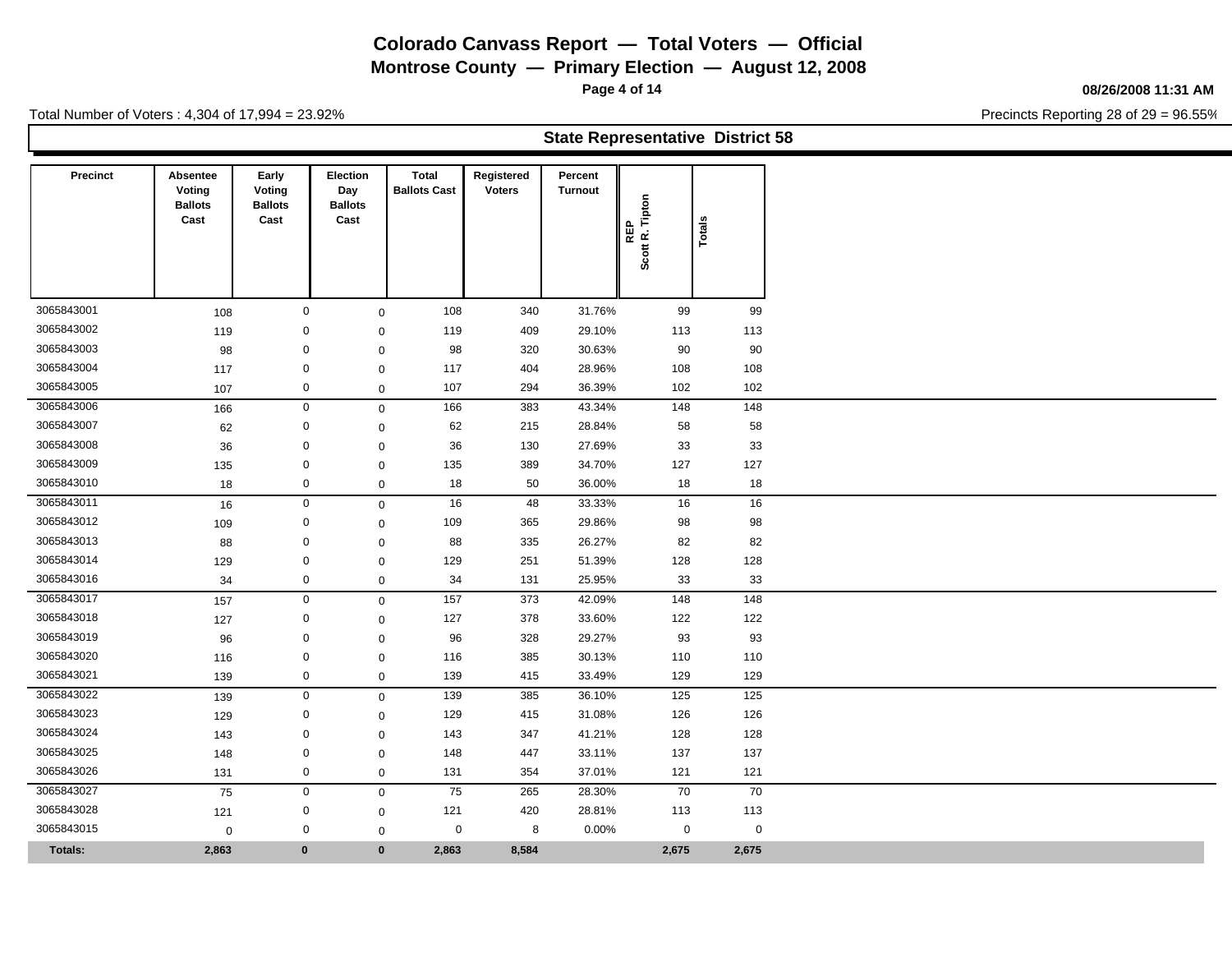**Montrose County — Primary Election — August 12, 2008**

**Page 5 of 14**

#### **08/26/2008 11:31 AM**

Precincts Reporting 28 of 29 = 96.55%

Total Number of Voters : 4,304 of 17,994 = 23.92%

**District Attorney - 7th Judicial District**

| <b>Precinct</b> | Absentee<br>Voting<br><b>Ballots</b> | Early<br>Voting<br><b>Ballots</b> | <b>Election</b><br>Day<br><b>Ballots</b> | <b>Total</b><br><b>Ballots Cast</b> | Registered<br><b>Voters</b> | Percent<br>Turnout | ဇူ               |                 |
|-----------------|--------------------------------------|-----------------------------------|------------------------------------------|-------------------------------------|-----------------------------|--------------------|------------------|-----------------|
|                 | Cast                                 | Cast                              | Cast                                     |                                     |                             |                    | REP<br>Myrl Seri | Totals          |
|                 |                                      |                                   |                                          |                                     |                             |                    |                  |                 |
|                 |                                      |                                   |                                          |                                     |                             |                    |                  |                 |
| 3065843001      | 108                                  |                                   | $\mathbf 0$                              | 108<br>$\mathbf 0$                  | 340                         | 31.76%             | 98               | 98              |
| 3065843002      | 119                                  |                                   | $\mathbf 0$                              | 119<br>$\mathbf 0$                  | 409                         | 29.10%             | 99               | 99              |
| 3065843003      | 98                                   |                                   | $\mathbf 0$                              | 98<br>$\mathbf 0$                   | 320                         | 30.63%             | 90               | 90              |
| 3065843004      | 117                                  |                                   | $\mathbf 0$                              | 117<br>$\mathbf 0$                  | 404                         | 28.96%             | 105              | 105             |
| 3065843005      | 107                                  |                                   | $\mathbf 0$                              | 107<br>$\mathbf 0$                  | 294                         | 36.39%             | 82               | 82              |
| 3065843006      | 166                                  |                                   | $\mathbf 0$                              | 166<br>$\mathbf 0$                  | 383                         | 43.34%             | 154              | 154             |
| 3065843007      | 62                                   |                                   | $\mathbf 0$                              | 62<br>$\mathbf 0$                   | 215                         | 28.84%             | 62               | 62              |
| 3065843008      | 36                                   |                                   | $\mathbf 0$                              | 36<br>$\mathbf 0$                   | 130                         | 27.69%             | 30               | 30              |
| 3065843009      | 135                                  |                                   | 0                                        | 135<br>$\mathbf 0$                  | 389                         | 34.70%             | 119              | 119             |
| 3065843010      | 18                                   |                                   | $\mathbf 0$                              | 18<br>$\mathsf 0$                   | 50                          | 36.00%             | 16               | 16              |
| 3065843011      | 16                                   |                                   | $\mathsf{O}\xspace$                      | 16<br>$\mathbf 0$                   | 48                          | 33.33%             | 15               | 15              |
| 3065843012      | 109                                  |                                   | $\mathbf 0$                              | 109<br>$\mathbf 0$                  | 365                         | 29.86%             | 93               | 93              |
| 3065843013      | 88                                   |                                   | $\mathbf 0$                              | 88<br>$\mathbf 0$                   | 335                         | 26.27%             | 84               | 84              |
| 3065843014      | 129                                  |                                   | $\mathbf 0$                              | 129<br>$\mathbf 0$                  | 251                         | 51.39%             | 122              | 122             |
| 3065843016      | 34                                   |                                   | $\mathbf 0$                              | 34<br>$\mathsf 0$                   | 131                         | 25.95%             | 30               | 30              |
| 3065843017      | 157                                  |                                   | $\mathbf 0$                              | 157<br>$\mathbf 0$                  | 373                         | 42.09%             | 141              | $\frac{141}{1}$ |
| 3065843018      | 127                                  |                                   | $\mathbf 0$                              | 127<br>0                            | 378                         | 33.60%             | 115              | 115             |
| 3065843019      | 96                                   |                                   | $\mathbf 0$                              | 96<br>$\mathbf 0$                   | 328                         | 29.27%             | 86               | 86              |
| 3065843020      | 116                                  |                                   | $\mathbf 0$                              | 116<br>$\mathbf 0$                  | 385                         | 30.13%             | 103              | 103             |
| 3065843021      | 139                                  |                                   | $\mathbf 0$                              | 139<br>$\mathbf 0$                  | 415                         | 33.49%             | 132              | 132             |
| 3065843022      | 139                                  |                                   | $\mathbf 0$                              | 139<br>$\mathbf 0$                  | 385                         | 36.10%             | 122              | 122             |
| 3065843023      | 129                                  |                                   | 0                                        | 129<br>$\mathbf 0$                  | 415                         | 31.08%             | 117              | 117             |
| 3065843024      | 143                                  |                                   | 0                                        | 143<br>$\mathbf 0$                  | 347                         | 41.21%             | 130              | 130             |
| 3065843025      | 148                                  |                                   | $\mathbf 0$                              | 148<br>$\mathbf 0$                  | 447                         | 33.11%             | 128              | 128             |
| 3065843026      | 131                                  |                                   | $\mathbf 0$                              | 131<br>$\mathbf 0$                  | 354                         | 37.01%             | 121              | 121             |
| 3065843027      | 75                                   |                                   | $\mathbf 0$                              | 75<br>$\mathbf 0$                   | 265                         | 28.30%             | 64               | 64              |
| 3065843028      | 121                                  |                                   | $\mathbf 0$                              | 121<br>$\mathbf 0$                  | 420                         | 28.81%             | 101              | 101             |
| 3065843015      | $\mathbf 0$                          |                                   | $\mathbf 0$                              | 0<br>$\mathbf 0$                    | 8                           | 0.00%              | $\mathbf 0$      | $\mathbf 0$     |
| <b>Totals:</b>  | 2,863                                | $\bf{0}$                          |                                          | $\bf{0}$<br>2,863                   | 8,584                       |                    | 2,559            | 2,559           |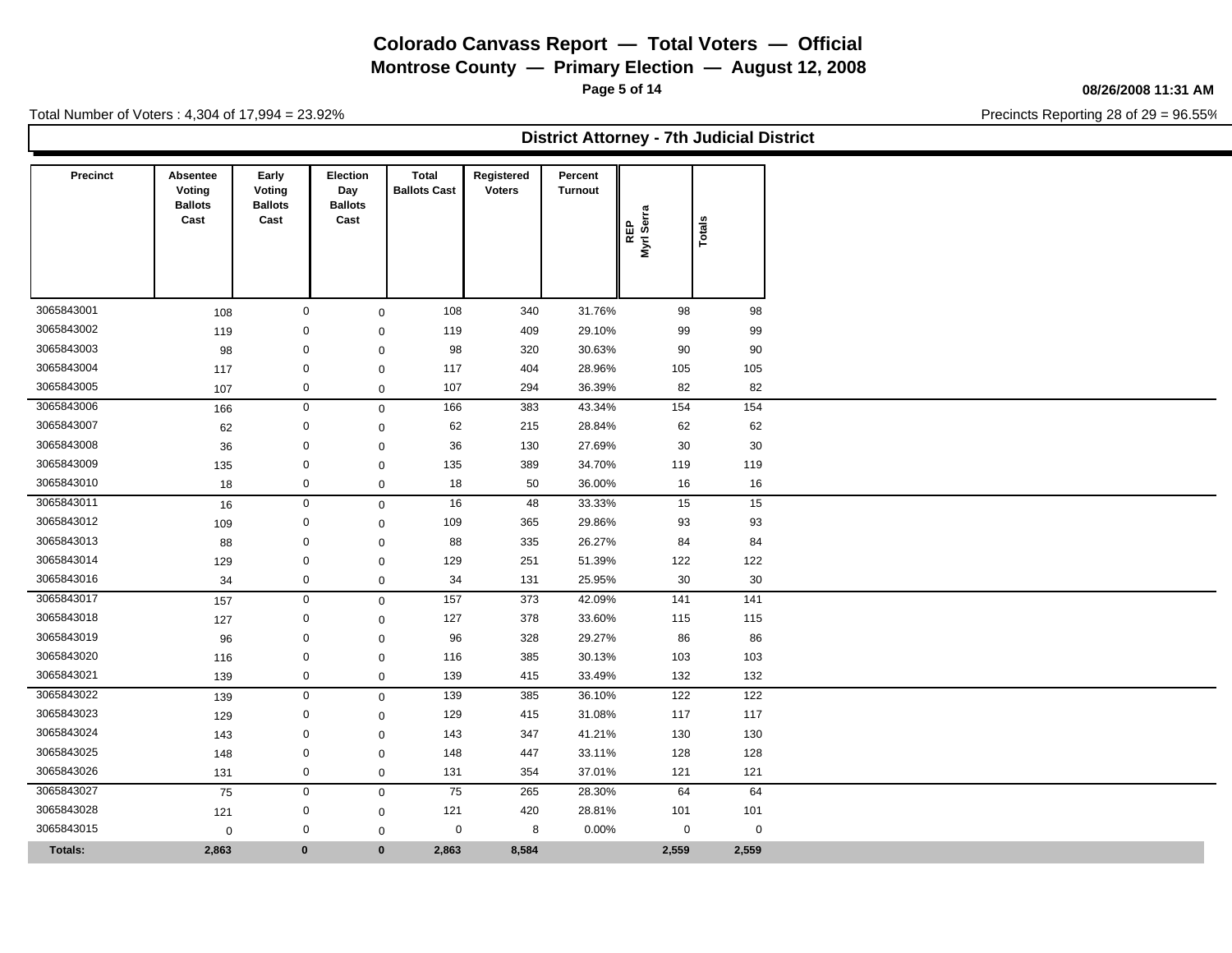**Montrose County — Primary Election — August 12, 2008**

**Page 6 of 14**

#### **08/26/2008 11:31 AM**

Precincts Reporting 28 of 29 = 96.55%

|                 |                                              |                                           |                                           |                                     |                             |                           | <b>United States Senator</b> |             |
|-----------------|----------------------------------------------|-------------------------------------------|-------------------------------------------|-------------------------------------|-----------------------------|---------------------------|------------------------------|-------------|
| <b>Precinct</b> | Absentee<br>Voting<br><b>Ballots</b><br>Cast | Early<br>Voting<br><b>Ballots</b><br>Cast | Election<br>Day<br><b>Ballots</b><br>Cast | <b>Total</b><br><b>Ballots Cast</b> | Registered<br><b>Voters</b> | Percent<br><b>Turnout</b> | DEM<br>Mark Udall            | Totals      |
| 3065843001      | 42                                           | $\mathbf 0$                               |                                           | 42<br>$\mathsf 0$                   | 122                         | 34.43%                    | 36                           | 36          |
| 3065843002      | 63                                           | $\mathbf 0$                               |                                           | 63<br>$\mathbf 0$                   | 156                         | 40.38%                    | 59                           | 59          |
| 3065843003      | 84                                           | $\mathbf 0$                               |                                           | 84<br>$\mathbf 0$                   | 269                         | 31.23%                    | 74                           | 74          |
| 3065843004      | 83                                           | $\mathbf 0$                               |                                           | 83<br>$\mathbf 0$                   | 209                         | 39.71%                    | 72                           | 72          |
| 3065843005      | 51                                           | $\mathsf 0$                               |                                           | 51<br>$\mathbf 0$                   | 112                         | 45.54%                    | 47                           | 47          |
| 3065843006      | 96                                           | $\boldsymbol{0}$                          |                                           | 96<br>$\mathsf 0$                   | 199                         | 48.24%                    | 85                           | 85          |
| 3065843007      | 47                                           | $\mathbf 0$                               |                                           | 47<br>$\mathbf 0$                   | 136                         | 34.56%                    | 43                           | 43          |
| 3065843008      | 33                                           | $\mathbf 0$                               |                                           | 33<br>$\Omega$                      | 81                          | 40.74%                    | 27                           | 27          |
| 3065843009      | 75                                           | $\mathbf 0$                               |                                           | 75<br>$\mathbf 0$                   | 194                         | 38.66%                    | 65                           | 65          |
| 3065843010      | 13                                           | $\mathbf 0$                               |                                           | 13<br>$\mathbf 0$                   | 22                          | 59.09%                    | 11                           | 11          |
| 3065843011      | 16                                           | $\mathsf 0$                               |                                           | 16<br>$\mathbf 0$                   | $35\,$                      | 45.71%                    | 14                           | 14          |
| 3065843012      | 53                                           | $\boldsymbol{0}$                          |                                           | 53<br>$\mathbf 0$                   | 170                         | 31.18%                    | 44                           | 44          |
| 3065843013      | 67                                           | $\mathbf 0$                               |                                           | 67<br>$\mathbf 0$                   | 144                         | 46.53%                    | 54                           | 54          |
| 3065843014      | 56                                           | $\mathbf 0$                               |                                           | 56<br>$\mathbf 0$                   | 136                         | 41.18%                    | 46                           | 46          |
| 3065843016      | 22                                           | $\mathbf 0$                               |                                           | 22<br>$\mathbf 0$                   | 49                          | 44.90%                    | 18                           | 18          |
| 3065843017      | 86                                           | $\mathbf 0$                               |                                           | 86<br>$\mathbf 0$                   | 187                         | 45.99%                    | 76                           | 76          |
| 3065843018      | 54                                           | $\boldsymbol{0}$                          |                                           | 54<br>$\mathbf 0$                   | 128                         | 42.19%                    | 48                           | 48          |
| 3065843019      | 29                                           | $\mathbf 0$                               |                                           | 29<br>$\Omega$                      | 100                         | 29.00%                    | 26                           | 26          |
| 3065843020      | 48                                           | $\mathbf 0$                               |                                           | 48<br>$\mathbf 0$                   | 174                         | 27.59%                    | 40                           | 40          |
| 3065843021      | 49                                           | $\mathbf 0$                               |                                           | 49<br>$\mathbf 0$                   | 144                         | 34.03%                    | 41                           | 41          |
| 3065843022      | 62                                           | $\mathsf 0$                               |                                           | 62<br>$\mathbf 0$                   | 136                         | 45.59%                    | 57                           | 57          |
| 3065843023      | 29                                           | $\boldsymbol{0}$                          |                                           | 29<br>$\mathbf 0$                   | 134                         | 21.64%                    | 27                           | 27          |
| 3065843024      | 75                                           | $\mathbf 0$                               |                                           | 75<br>$\mathbf 0$                   | 156                         | 48.08%                    | 68                           | 68          |
| 3065843025      | 60                                           | $\mathbf 0$                               |                                           | 60<br>$\mathbf 0$                   | 147                         | 40.82%                    | 57                           | 57          |
| 3065843026      | 54                                           | $\mathsf{O}\xspace$                       |                                           | 54<br>$\mathbf 0$                   | 106                         | 50.94%                    | 51                           | 51          |
| 3065843027      | 56                                           | $\mathbf 0$                               |                                           | 56<br>$\mathbf 0$                   | 147                         | 38.10%                    | 50                           | 50          |
| 3065843028      | 38                                           | $\mathbf 0$                               |                                           | 38<br>$\mathbf 0$                   | 130                         | 29.23%                    | 32                           | 32          |
| 3065843015      | $\mathbf 0$                                  | $\mathbf 0$                               |                                           | $\mathbf 0$<br>$\mathbf 0$          | $\overline{1}$              | 0.00%                     | $\mathbf 0$                  | $\mathbf 0$ |
| 3999943999      | $\mathbf 0$                                  | $\mathbf 0$                               |                                           | $\mathbf 0$<br>$\mathbf 0$          | $\mathbf 0$                 | 0.00%                     | $\mathbf 0$                  | $\mathbf 0$ |
| <b>Totals:</b>  | 1,441                                        | $\mathbf 0$                               |                                           | $\mathbf{0}$<br>1,441               | 3,724                       |                           | 1,268                        | 1,268       |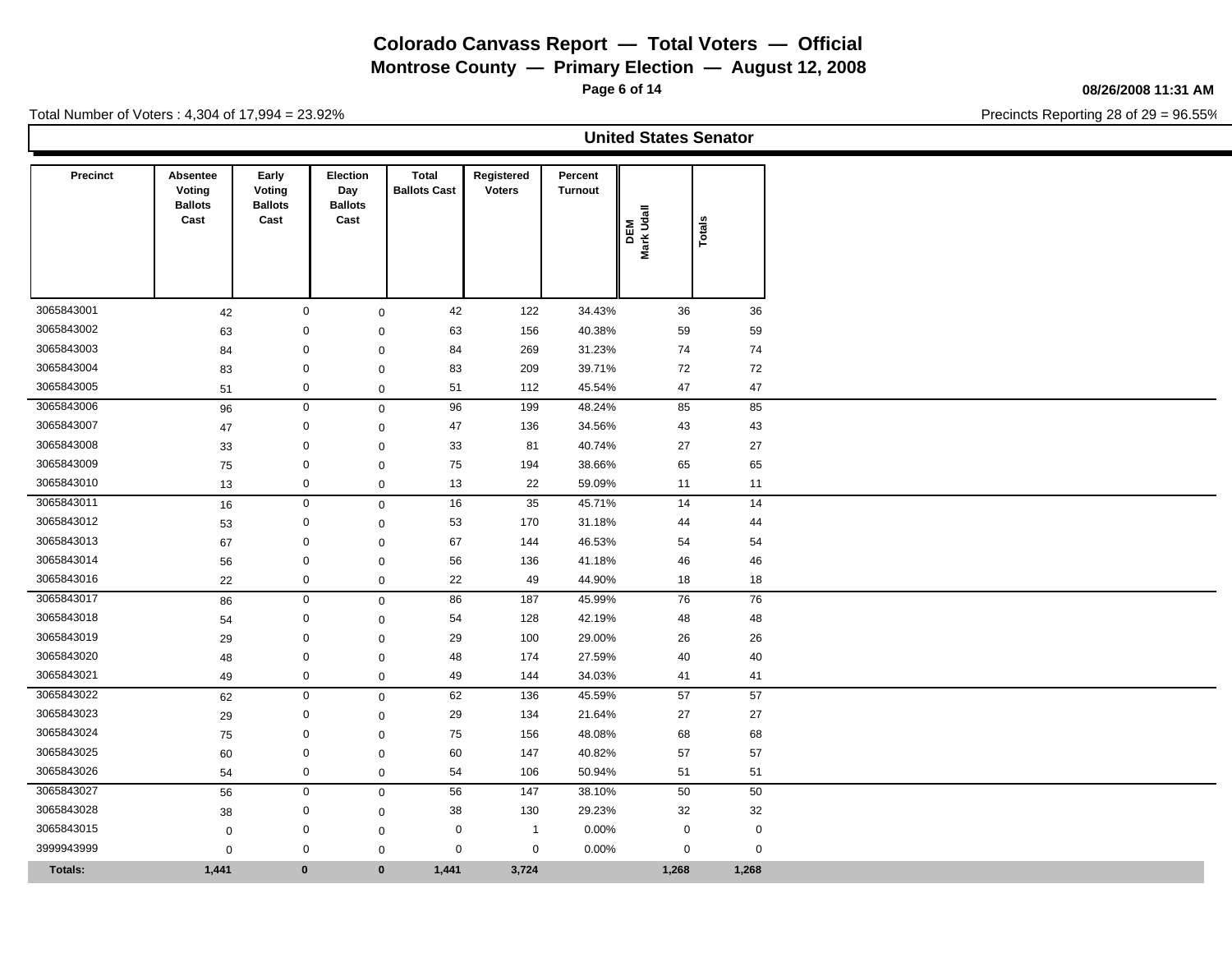**Montrose County — Primary Election — August 12, 2008**

**Page 7 of 14**

### **08/26/2008 11:31 AM**

Precincts Reporting 28 of 29 = 96.55%

Total Number of Voters : 4,304 of 17,994 = 23.92%

### **Representative to the 111th U S Congress-District 3**

| <b>Precinct</b>          | Absentee<br>Voting<br><b>Ballots</b><br>Cast | Early<br>Voting<br><b>Ballots</b><br>Cast | <b>Election</b><br>Day<br><b>Ballots</b><br>Cast | <b>Total</b><br><b>Ballots Cast</b> | Registered<br><b>Voters</b>   | Percent<br>Turnout | DEM<br>IT. Salazar<br>John | Totals |             |
|--------------------------|----------------------------------------------|-------------------------------------------|--------------------------------------------------|-------------------------------------|-------------------------------|--------------------|----------------------------|--------|-------------|
|                          |                                              |                                           |                                                  |                                     |                               |                    |                            |        |             |
| 3065843001<br>3065843002 | 42                                           |                                           | $\mathbf 0$<br>$\mathbf 0$                       | $\mathbf 0$                         | 42<br>122                     | 34.43%             | 40                         |        | 40          |
|                          | 63                                           |                                           |                                                  | $\mathbf 0$                         | 156<br>63                     | 40.38%             | 56                         |        | 56          |
| 3065843003<br>3065843004 | 84                                           |                                           | $\mathbf 0$<br>$\mathbf 0$                       | $\mathbf 0$                         | 84<br>269                     | 31.23%             | 79<br>78                   |        | 79<br>78    |
| 3065843005               | 83                                           |                                           | $\mathbf 0$                                      | $\mathbf 0$                         | 83<br>209                     | 39.71%             |                            |        |             |
|                          | 51                                           |                                           |                                                  | $\mathbf 0$                         | 51<br>112                     | 45.54%             | 45                         |        | 45          |
| 3065843006<br>3065843007 | 96                                           |                                           | 0                                                | $\mathbf 0$                         | 96<br>199                     | 48.24%             | 89                         |        | 89          |
| 3065843008               | 47                                           |                                           | $\mathbf 0$<br>$\mathbf 0$                       | $\mathbf 0$                         | 47<br>136<br>81               | 34.56%             | 45<br>25                   |        | 45          |
| 3065843009               | 33                                           |                                           | $\mathbf 0$                                      | $\mathbf 0$                         | 33<br>75<br>194               | 40.74%<br>38.66%   | 69                         |        | 25<br>69    |
| 3065843010               | 75<br>13                                     |                                           | $\mathbf 0$                                      | $\mathbf 0$<br>$\mathbf 0$          | 22<br>13                      | 59.09%             | 11                         |        | 11          |
| 3065843011               | 16                                           |                                           | $\mathbf 0$                                      | $\mathbf 0$                         | 35<br>16                      | 45.71%             | 14                         |        | 14          |
| 3065843012               | 53                                           |                                           | $\mathbf 0$                                      | $\mathbf{0}$                        | 53<br>170                     | 31.18%             | 48                         |        | 48          |
| 3065843013               | 67                                           |                                           | $\mathbf 0$                                      | $\mathbf 0$                         | 67<br>144                     | 46.53%             | 61                         |        | 61          |
| 3065843014               | 56                                           |                                           | $\mathbf 0$                                      | $\mathbf 0$                         | 56<br>136                     | 41.18%             | 52                         |        | 52          |
| 3065843016               | 22                                           |                                           | $\mathbf 0$                                      | $\mathbf 0$                         | 49<br>22                      | 44.90%             | 20                         |        | 20          |
| 3065843017               | 86                                           |                                           | $\mathbf 0$                                      | $\mathbf 0$                         | 86<br>187                     | 45.99%             | 81                         |        | 81          |
| 3065843018               | 54                                           |                                           | $\mathbf 0$                                      | $\Omega$                            | 54<br>128                     | 42.19%             | 49                         |        | 49          |
| 3065843019               | 29                                           |                                           | $\mathbf 0$                                      | $\mathbf 0$                         | 29<br>100                     | 29.00%             | 28                         |        | 28          |
| 3065843020               | 48                                           |                                           | $\mathbf 0$                                      | $\mathbf 0$                         | 48<br>174                     | 27.59%             | 48                         |        | 48          |
| 3065843021               | 49                                           |                                           | $\mathbf 0$                                      | $\mathbf 0$                         | 49<br>144                     | 34.03%             | 39                         |        | 39          |
| 3065843022               | 62                                           |                                           | $\mathbf 0$                                      | $\mathbf 0$                         | 62<br>136                     | 45.59%             | 58                         |        | 58          |
| 3065843023               | 29                                           |                                           | $\mathbf 0$                                      | $\mathbf 0$                         | 29<br>134                     | 21.64%             | 28                         |        | 28          |
| 3065843024               | 75                                           |                                           | $\mathbf 0$                                      | $\mathbf 0$                         | 75<br>156                     | 48.08%             | 73                         |        | 73          |
| 3065843025               | 60                                           |                                           | $\mathbf 0$                                      | $\mathbf 0$                         | 60<br>147                     | 40.82%             | 55                         |        | 55          |
| 3065843026               | 54                                           |                                           | $\mathbf 0$                                      | $\mathsf 0$                         | 54<br>106                     | 50.94%             | 53                         |        | 53          |
| 3065843027               | 56                                           |                                           | $\mathbf 0$                                      | $\mathbf 0$                         | 56<br>147                     | 38.10%             | 55                         |        | 55          |
| 3065843028               | 38                                           |                                           | 0                                                | $\mathbf 0$                         | 38<br>130                     | 29.23%             | 31                         |        | 31          |
| 3065843015               | $\mathbf 0$                                  |                                           | $\mathbf 0$                                      | $\mathbf 0$                         | $\mathbf 0$<br>$\overline{1}$ | 0.00%              | $\mathbf 0$                |        | $\mathbf 0$ |
| 3999943999               | $\mathbf 0$                                  |                                           | $\mathbf 0$                                      | $\mathbf 0$                         | 0<br>$\mathbf 0$              | 0.00%              | 0                          |        | $\mathsf 0$ |
| <b>Totals:</b>           | 1,441                                        |                                           | $\bf{0}$                                         | $\mathbf{0}$<br>1,441               | 3,724                         |                    | 1,330                      |        | 1,330       |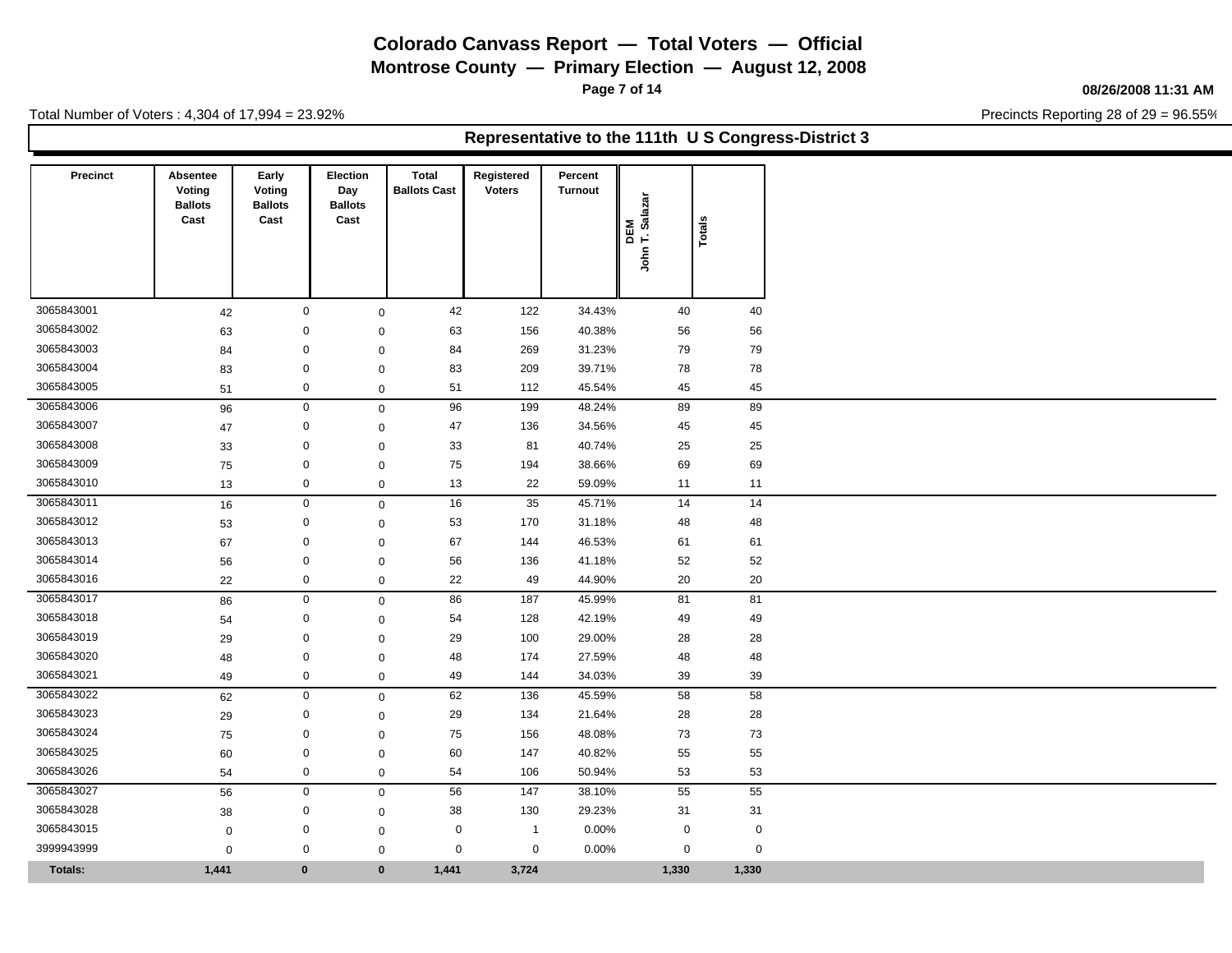**Montrose County — Primary Election — August 12, 2008**

**Page 8 of 14**

#### **08/26/2008 11:31 AM**

Precincts Reporting 28 of 29 = 96.55%

Total Number of Voters : 4,304 of 17,994 = 23.92%

### **State Board of Education -Congressional District 3**

| <b>Precinct</b> | Absentee<br>Voting<br><b>Ballots</b><br>Cast | Early<br>Voting<br><b>Ballots</b><br>Cast | <b>Election</b><br>Day<br><b>Ballots</b><br>Cast | Total<br><b>Ballots Cast</b> | Registered<br><b>Voters</b> |                         | Percent<br><b>Turnout</b> | DEM<br>L. Brake<br>$\bar{z}$ | Totals      |
|-----------------|----------------------------------------------|-------------------------------------------|--------------------------------------------------|------------------------------|-----------------------------|-------------------------|---------------------------|------------------------------|-------------|
| 3065843001      | 42                                           |                                           | $\mathbf 0$                                      | $\mathbf 0$                  | 42                          | 122                     | 34.43%                    | 39                           | 39          |
| 3065843002      | 63                                           |                                           | 0                                                | $\mathbf 0$                  | 63                          | 156                     | 40.38%                    | 48                           | 48          |
| 3065843003      | 84                                           |                                           | 0                                                | $\mathbf 0$                  | 84                          | 269                     | 31.23%                    | 64                           | 64          |
| 3065843004      | 83                                           |                                           | $\mathbf 0$                                      | $\mathbf 0$                  | 83                          | 209                     | 39.71%                    | 58                           | 58          |
| 3065843005      | 51                                           |                                           | 0                                                | $\mathbf 0$                  | 51                          | 112                     | 45.54%                    | 46                           | 46          |
| 3065843006      | 96                                           |                                           | $\mathbf 0$                                      | $\mathbf 0$                  | 96                          | 199                     | 48.24%                    | 81                           | 81          |
| 3065843007      | 47                                           |                                           | $\mathbf 0$                                      | $\mathbf 0$                  | 47                          | 136                     | 34.56%                    | 46                           | 46          |
| 3065843008      | 33                                           |                                           | $\mathbf 0$                                      | $\mathbf 0$                  | 33                          | 81                      | 40.74%                    | 22                           | 22          |
| 3065843009      | 75                                           |                                           | $\mathbf 0$                                      | $\mathbf 0$                  | 75                          | 194                     | 38.66%                    | 59                           | 59          |
| 3065843010      | 13                                           |                                           | $\mathbf 0$                                      | $\mathbf 0$                  | 13                          | 22                      | 59.09%                    | 8                            | 8           |
| 3065843011      | 16                                           |                                           | $\mathbf 0$                                      | $\mathbf 0$                  | 16                          | 35                      | 45.71%                    | 11                           | 11          |
| 3065843012      | 53                                           |                                           | $\mathbf 0$                                      | $\mathbf 0$                  | 53                          | 170                     | 31.18%                    | 42                           | 42          |
| 3065843013      | 67                                           |                                           | $\mathbf 0$                                      | $\mathbf 0$                  | 67                          | 144                     | 46.53%                    | 52                           | 52          |
| 3065843014      | 56                                           |                                           | $\mathbf 0$                                      | $\mathbf 0$                  | 56                          | 136                     | 41.18%                    | 46                           | 46          |
| 3065843016      | 22                                           |                                           | $\mathbf 0$                                      | $\mathsf 0$                  | 22                          | 49                      | 44.90%                    | 18                           | 18          |
| 3065843017      | 86                                           |                                           | $\mathbf 0$                                      | $\mathbf 0$                  | 86                          | 187                     | 45.99%                    | 72                           | 72          |
| 3065843018      | 54                                           |                                           | $\mathbf 0$                                      | $\mathbf 0$                  | 54                          | 128                     | 42.19%                    | 44                           | 44          |
| 3065843019      | 29                                           |                                           | 0                                                | $\mathbf 0$                  | 29                          | 100                     | 29.00%                    | 24                           | 24          |
| 3065843020      | 48                                           |                                           | $\mathbf 0$                                      | $\mathbf 0$                  | 48                          | 174                     | 27.59%                    | 43                           | 43          |
| 3065843021      | 49                                           |                                           | 0                                                | $\mathsf{O}\xspace$          | 49                          | 144                     | 34.03%                    | 35                           | 35          |
| 3065843022      | 62                                           |                                           | $\mathbf 0$                                      | $\mathbf 0$                  | 62                          | 136                     | 45.59%                    | 57                           | 57          |
| 3065843023      | 29                                           |                                           | $\mathbf 0$                                      | $\mathbf 0$                  | 29                          | 134                     | 21.64%                    | 24                           | 24          |
| 3065843024      | 75                                           |                                           | $\mathbf 0$                                      | $\mathbf 0$                  | 75                          | 156                     | 48.08%                    | 58                           | 58          |
| 3065843025      | 60                                           |                                           | $\mathbf 0$                                      | $\mathbf 0$                  | 60                          | 147                     | 40.82%                    | 48                           | 48          |
| 3065843026      | 54                                           |                                           | $\mathbf 0$                                      | $\mathbf 0$                  | 54                          | 106                     | 50.94%                    | 49                           | 49          |
| 3065843027      | 56                                           |                                           | $\mathbf 0$                                      | $\mathbf 0$                  | 56                          | 147                     | 38.10%                    | 52                           | 52          |
| 3065843028      | 38                                           |                                           | 0                                                | $\mathbf 0$                  | 38                          | 130                     | 29.23%                    | 27                           | 27          |
| 3065843015      | $\mathbf 0$                                  |                                           | 0                                                | $\mathbf 0$                  | $\mathbf 0$                 | $\overline{\mathbf{1}}$ | 0.00%                     | $\mathbf 0$                  | $\mathbf 0$ |
| Totals:         | 1,441                                        | $\mathbf 0$                               |                                                  | $\bf{0}$                     | 1,441                       | 3,724                   |                           | 1,173                        | 1,173       |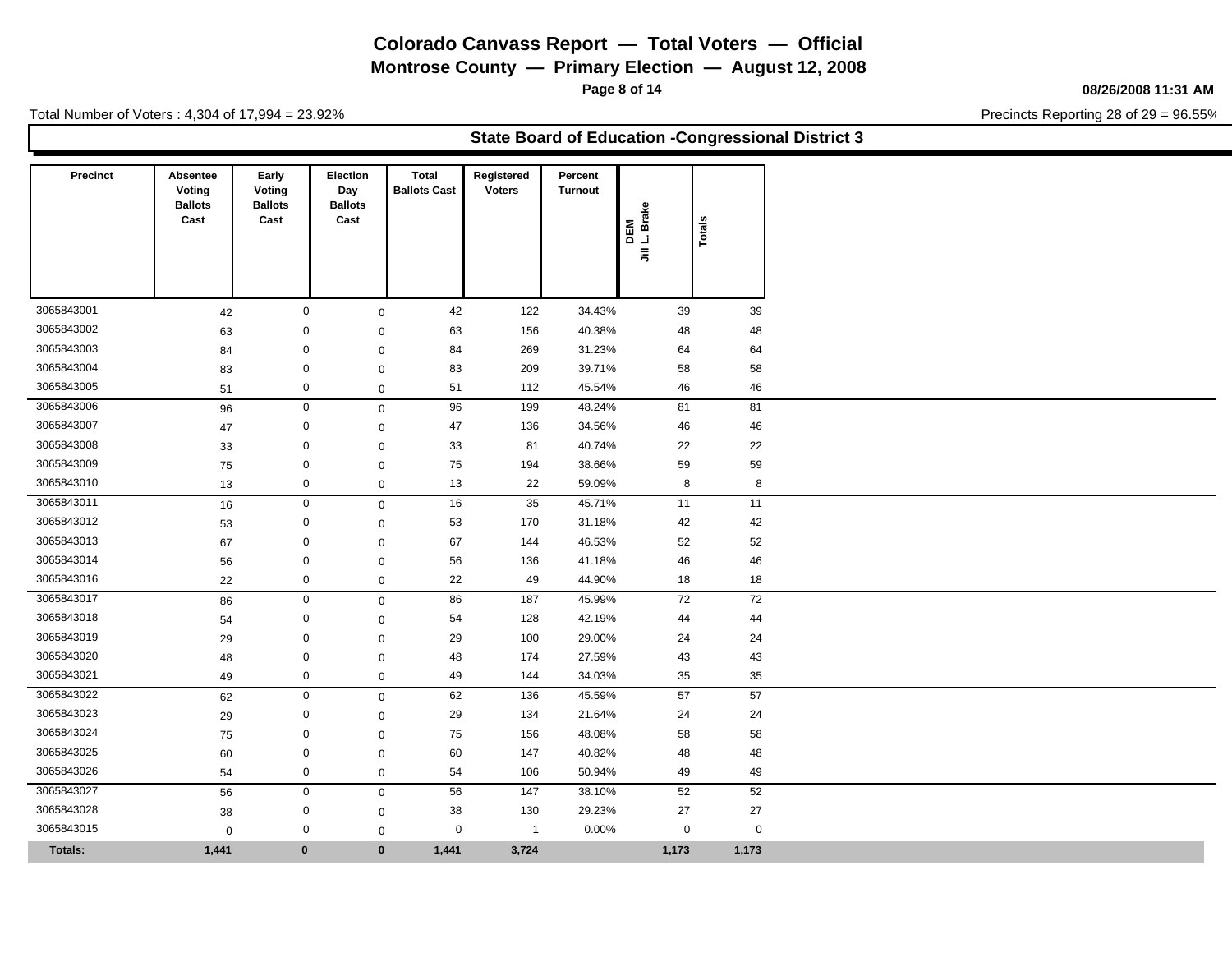**Montrose County — Primary Election — August 12, 2008**

**Page 9 of 14**

**State Representative District 58**

#### **08/26/2008 11:31 AM**

Precincts Reporting 28 of 29 = 96.55%

Total Number of Voters : 4,304 of 17,994 = 23.92%

| <b>Precinct</b> | Absentee       |                 | Election       | <b>Total</b>        | Registered    | Percent        |                 |          |    |
|-----------------|----------------|-----------------|----------------|---------------------|---------------|----------------|-----------------|----------|----|
|                 | Voting         | Early<br>Voting | Day            | <b>Ballots Cast</b> | <b>Voters</b> | <b>Turnout</b> |                 |          |    |
|                 | <b>Ballots</b> | <b>Ballots</b>  | <b>Ballots</b> |                     |               |                | ಹ<br>ಠಾ         |          |    |
|                 | Cast           | Cast            | Cast           |                     |               |                |                 | es<br>   |    |
|                 |                |                 |                |                     |               |                | DEM<br>elle Hay | <u>ە</u> |    |
|                 |                |                 |                |                     |               |                | ٤               |          |    |
|                 |                |                 |                |                     |               |                |                 |          |    |
|                 |                |                 |                |                     |               |                |                 |          |    |
| 3065843001      | 42             | 0               |                | 42                  | 122           | 34.43%         |                 | 40       | 40 |
| 3065843002      | 63             | 0               | $\mathbf 0$    | 63                  | 156           | 40.38%         |                 | 49       | 49 |
| 3065843003      | 84             | 0               | $\Omega$       | 84                  | 269           | 31.23%         |                 | 78       | 78 |
| 3065843004      | 83             | $\mathbf 0$     | $\Omega$       | 83                  | 209           | 39.71%         |                 | 65       | 65 |
|                 |                |                 |                |                     |               |                |                 |          |    |

3065843005 51 0 0 51 112 45.54% 45 45 3065843006 96 0 0 96 199 48.24% 89 89 3065843007 47 0 0 47 136 34.56% 45 45 3065843008 33 0 0 33 81 40.74% 21 21 3065843009 75 0 0 75 194 38.66% 61 61 3065843010 13 0 0 13 22 59.09% 8 8 3065843011 16 0 0 16 35 45.71% 14 14 3065843012 53 0 0 53 170 31.18% 45 45 3065843013 67 0 0 67 144 46.53% 52 52 3065843014 56 0 0 56 136 41.18% 47 47 3065843016 22 0 0 22 49 44.90% 17 17 3065843017 86 0 86 187 45.99% 82 82 3065843018 54 0 0 54 128 42.19% 44 44 3065843019 29 0 0 29 100 29.00% 24 24 3065843020 48 0 0 48 174 27.59% 42 42 3065843021 49 0 0 49 144 34.03% 36 36 3065843022 62 0 0 62 136 45.59% 55 55 3065843023 29 0 0 29 134 21.64% 28 28 3065843024 75 0 0 75 156 48.08% 69 69 3065843025 60 0 0 60 147 40.82% 54 54 3065843026 54 0 0 54 106 50.94% 51 51 3065843027 56 0 0 56 147 38.10% 50 50 3065843028 38 0 0 38 130 29.23% 31 31 3065843015 0 0 0 0 1 0.00% 0 0

**Totals: 1,441 0 0 1,441 3,724 1,242 1,242**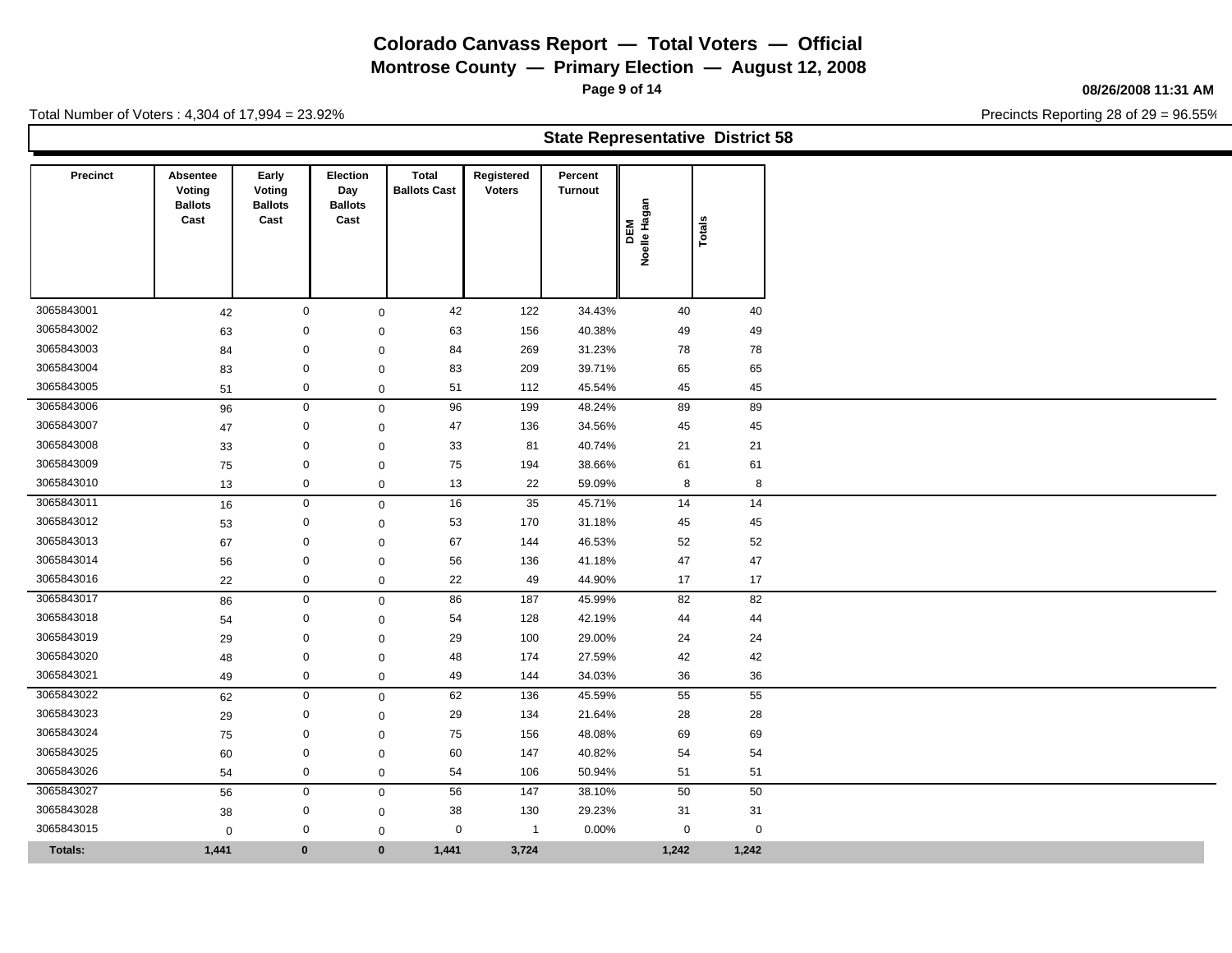**Montrose County — Primary Election — August 12, 2008**

**Page 10 of 14**

#### **08/26/2008 11:31 AM**

Precincts Reporting 28 of 29 = 96.55%

Total Number of Voters : 4,304 of 17,994 = 23.92%

**District Attorney - 7th Judicial District**

| Precinct                 | Absentee<br>Voting<br><b>Ballots</b><br>Cast | Early<br>Voting<br><b>Ballots</b><br>Cast | Election<br>Day<br><b>Ballots</b><br>Cast |                            | <b>Total</b><br><b>Ballots Cast</b> | Registered<br><b>Voters</b> | Percent<br><b>Turnout</b> | Candidate for<br>Race<br>$\hat{\mathbf{z}}$ | Totals              |                            |
|--------------------------|----------------------------------------------|-------------------------------------------|-------------------------------------------|----------------------------|-------------------------------------|-----------------------------|---------------------------|---------------------------------------------|---------------------|----------------------------|
|                          |                                              |                                           |                                           |                            |                                     |                             |                           |                                             |                     |                            |
| 3065843001               | $\mathsf{O}\xspace$                          |                                           | $\mathbf 0$                               | $\mathbf 0$                | $\mathbf 0$                         | 122                         | 0.00%                     |                                             | 0                   | $\mathbf 0$                |
| 3065843002<br>3065843003 | $\mathbf 0$                                  |                                           | $\mathbf 0$                               | $\mathbf 0$                | $\mathbf 0$                         | 156                         | 0.00%                     |                                             | 0                   | $\mathbf 0$                |
| 3065843004               | $\mathbf 0$                                  |                                           | $\mathbf 0$                               | $\mathbf 0$                | 0                                   | 269<br>209                  | $0.00\%$<br>0.00%         |                                             | 0<br>0              | $\mathbf 0$<br>$\mathbf 0$ |
| 3065843005               | $\mathbf 0$                                  |                                           | $\mathbf 0$                               | $\mathbf 0$                | $\mathbf 0$                         | 112                         |                           |                                             |                     |                            |
| 3065843006               | $\mathbf 0$                                  |                                           | $\mathbf 0$                               | $\mathsf{O}\xspace$        | $\pmb{0}$                           |                             | 0.00%                     |                                             | 0<br>$\mathbf 0$    | $\mathbf 0$<br>$\mathbf 0$ |
| 3065843007               | $\mathbf 0$                                  |                                           | $\mathbf 0$                               | $\mathsf 0$                | $\mathbf 0$                         | 199                         | 0.00%                     |                                             |                     |                            |
| 3065843008               | $\mathbf 0$                                  |                                           | $\mathbf 0$<br>0                          | $\mathbf 0$                | $\mathbf 0$<br>0                    | 136<br>81                   | 0.00%<br>0.00%            |                                             | 0<br>0              | $\mathbf 0$<br>$\mathbf 0$ |
| 3065843009               | $\mathbf 0$                                  |                                           | $\mathbf 0$                               | $\mathbf 0$                | $\mathbf 0$                         | 194                         | 0.00%                     |                                             | $\mathbf 0$         | $\mathbf 0$                |
| 3065843010               | $\mathbf 0$                                  |                                           | $\mathbf 0$                               | $\mathbf 0$<br>$\mathbf 0$ | $\mathbf 0$                         | 22                          | 0.00%                     |                                             | 0                   | $\mathbf 0$                |
| 3065843011               | $\mathbf 0$                                  |                                           | $\mathbf 0$                               |                            |                                     |                             | 0.00%                     |                                             | $\mathbf 0$         | $\mathbf 0$                |
| 3065843012               | $\mathbf 0$                                  |                                           | $\mathbf 0$                               | $\mathbf 0$                | $\mathsf{O}\xspace$<br>$\mathbf 0$  | 35<br>170                   | 0.00%                     |                                             | 0                   | $\mathbf 0$                |
| 3065843013               | $\mathbf 0$                                  |                                           | $\mathbf 0$                               | $\mathbf 0$                | $\mathbf 0$                         | 144                         | 0.00%                     |                                             | $\mathbf 0$         | $\mathbf 0$                |
| 3065843014               | $\mathbf 0$                                  |                                           | $\mathbf 0$                               | $\mathbf 0$                | $\mathbf 0$                         |                             |                           |                                             | $\pmb{0}$           | $\mathbf 0$                |
| 3065843016               | 0                                            |                                           | $\mathbf 0$                               | $\mathbf 0$                | $\mathbf 0$                         | 136<br>49                   | 0.00%<br>0.00%            |                                             | 0                   | $\mathbf 0$                |
| 3065843017               | $\mathbf 0$                                  |                                           | $\mathbf 0$                               | $\mathbf 0$                | $\mathbf 0$                         | 187                         | 0.00%                     |                                             | $\mathsf{O}\xspace$ | $\mathsf{O}\xspace$        |
| 3065843018               | $\mathbf 0$                                  |                                           | $\mathbf 0$                               | $\mathbf 0$                |                                     | 128                         | 0.00%                     |                                             |                     | $\mathbf 0$                |
| 3065843019               | $\mathbf 0$                                  |                                           |                                           | $\mathbf 0$                | 0                                   | 100                         |                           |                                             | 0<br>$\mathbf 0$    |                            |
| 3065843020               | $\mathbf 0$                                  |                                           | $\mathbf 0$<br>$\mathbf 0$                | $\mathbf 0$                | 0<br>$\mathbf 0$                    | 174                         | 0.00%<br>0.00%            |                                             | $\mathbf 0$         | $\mathbf 0$<br>$\mathbf 0$ |
| 3065843021               | $\mathbf 0$                                  |                                           | $\mathbf 0$                               | $\mathbf 0$                | 0                                   | 144                         | 0.00%                     |                                             | 0                   | $\mathbf 0$                |
| 3065843022               | $\mathbf 0$                                  |                                           | $\mathbf 0$                               | $\mathsf 0$                | $\mathsf 0$                         | 136                         | 0.00%                     |                                             | $\mathsf{O}\xspace$ | $\mathsf{O}\xspace$        |
| 3065843023               | $\mathbf 0$                                  |                                           |                                           | $\mathbf 0$                | 0                                   | 134                         | 0.00%                     |                                             | 0                   |                            |
| 3065843024               | $\mathbf 0$                                  |                                           | 0<br>$\mathbf 0$                          | $\mathbf 0$                | $\mathbf 0$                         | 156                         | 0.00%                     |                                             | $\mathbf 0$         | $\mathbf 0$<br>$\mathsf 0$ |
| 3065843025               | $\mathbf 0$                                  |                                           |                                           | $\Omega$                   |                                     |                             |                           |                                             |                     |                            |
| 3065843026               | $\mathbf 0$                                  |                                           | 0                                         | $\mathbf 0$                | 0                                   | 147                         | 0.00%                     |                                             | $\mathbf 0$         | $\mathbf 0$                |
|                          | $\mathbf 0$                                  |                                           | 0                                         | $\mathbf 0$                | 0                                   | 106                         | 0.00%                     |                                             | 0                   | $\mathbf 0$                |
| 3065843027               | $\mathbf 0$                                  |                                           | $\mathbf 0$                               | $\mathbf 0$                | $\mathbf 0$                         | 147                         | $0.00\%$                  |                                             | $\mathbf 0$         | $\mathbf 0$                |
| 3065843028               | $\mathbf 0$                                  |                                           | $\mathbf 0$                               | $\mathbf 0$                | $\mathbf 0$                         | 130                         | 0.00%                     |                                             | 0                   | $\mathbf 0$                |
| 3065843015               | $\mathbf 0$                                  |                                           | 0                                         | $\mathbf 0$                | 0                                   | $\overline{1}$              | 0.00%                     |                                             | $\mathbf 0$         | $\mathbf 0$                |
| <b>Totals:</b>           | $\bf{0}$                                     |                                           | $\bf{0}$                                  | $\bf{0}$                   | $\bf{0}$                            | 3,724                       |                           |                                             | $\mathbf{0}$        | $\bf{0}$                   |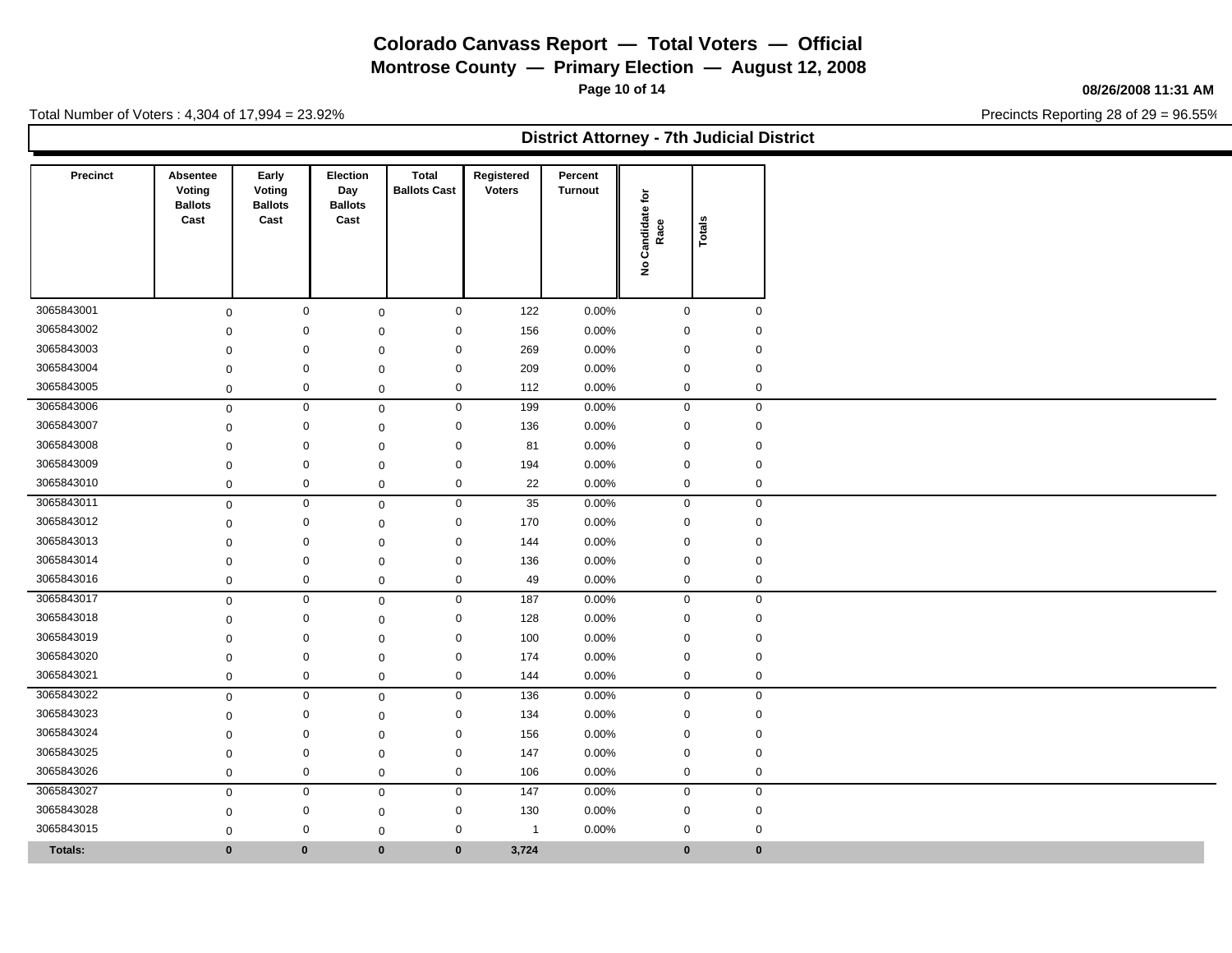**Montrose County — Primary Election — August 12, 2008**

**Page 11 of 14**

#### **08/26/2008 11:31 AM**

Precincts Reporting 28 of 29 = 96.55%

|  | <b>County Commissioner - District 1</b> |
|--|-----------------------------------------|
|--|-----------------------------------------|

| <b>Precinct</b> | Absentee<br>Voting     | Early<br>Voting        | Election<br>Day        | <b>Total</b><br><b>Ballots Cast</b> | Registered<br><b>Voters</b> | Percent<br><b>Turnout</b> |                     |       |             |
|-----------------|------------------------|------------------------|------------------------|-------------------------------------|-----------------------------|---------------------------|---------------------|-------|-------------|
|                 | <b>Ballots</b><br>Cast | <b>Ballots</b><br>Cast | <b>Ballots</b><br>Cast |                                     |                             |                           | D. Henderson<br>⊞   |       |             |
|                 |                        |                        |                        |                                     |                             |                           | $\overline{\alpha}$ | Total |             |
|                 |                        |                        |                        |                                     |                             |                           | Ronald              |       |             |
| 3065843001      | 108                    | $\mathbf 0$            |                        | 108<br>$\mathbf 0$                  | 340                         | 31.76%                    | 79                  |       | 79          |
| 3065843002      | 119                    |                        | $\mathbf 0$            | 119<br>$\mathbf 0$                  | 409                         | 29.10%                    | 98                  |       | 98          |
| 3065843003      | 98                     |                        | $\mathbf 0$            | 98<br>$\mathbf 0$                   | 320                         | 30.63%                    | 84                  |       | 84          |
| 3065843004      | 117                    |                        | $\mathbf 0$            | 117<br>$\mathbf 0$                  | 404                         | 28.96%                    | 91                  |       | 91          |
| 3065843005      | 107                    | $\mathbf 0$            |                        | 107<br>$\mathbf 0$                  | 294                         | 36.39%                    | 83                  |       | 83          |
| 3065843006      | 166                    | $\mathbf 0$            |                        | 166<br>$\mathbf 0$                  | 383                         | 43.34%                    | 128                 |       | 128         |
| 3065843007      | 62                     |                        | 0                      | 62<br>$\mathbf 0$                   | 215                         | 28.84%                    | 57                  |       | 57          |
| 3065843008      | 36                     |                        | $\mathbf 0$            | 36<br>$\mathbf 0$                   | 130                         | 27.69%                    | 32                  |       | 32          |
| 3065843009      | 135                    |                        | $\mathbf 0$            | 135<br>$\mathbf 0$                  | 389                         | 34.70%                    | 116                 |       | 116         |
| 3065843010      | 18                     | $\mathbf 0$            |                        | 18<br>$\mathbf 0$                   | 50                          | 36.00%                    | 18                  |       | 18          |
| 3065843011      | 16                     | $\pmb{0}$              |                        | 16<br>$\mathsf 0$                   | 48                          | 33.33%                    | 16                  |       | 16          |
| 3065843012      | 109                    |                        | $\mathbf 0$            | 109<br>$\mathbf 0$                  | 365                         | 29.86%                    | 96                  |       | 96          |
| 3065843013      | 88                     |                        | $\mathbf 0$            | 88<br>$\mathbf 0$                   | 335                         | 26.27%                    | 77                  |       | 77          |
| 3065843014      | 129                    |                        | $\mathbf 0$            | 129<br>$\mathbf 0$                  | 251                         | 51.39%                    | 118                 |       | 118         |
| 3065843016      | 34                     |                        | $\mathbf 0$            | 34<br>$\mathbf 0$                   | 131                         | 25.95%                    | 30                  |       | 30          |
| 3065843017      | 157                    | $\mathbf 0$            |                        | 157<br>$\mathsf 0$                  | 373                         | 42.09%                    | 130                 |       | 130         |
| 3065843018      | 127                    |                        | $\mathbf 0$            | 127<br>$\mathbf 0$                  | 378                         | 33.60%                    | 109                 |       | 109         |
| 3065843019      | 96                     |                        | $\mathbf 0$            | 96<br>$\mathbf 0$                   | 328                         | 29.27%                    | 76                  |       | 76          |
| 3065843020      | 116                    |                        | $\mathbf 0$            | 116<br>$\mathbf 0$                  | 385                         | 30.13%                    | 95                  |       | 95          |
| 3065843021      | 139                    |                        | $\boldsymbol{0}$       | 139<br>$\mathbf 0$                  | 415                         | 33.49%                    | 114                 |       | 114         |
| 3065843022      | 139                    | $\mathbf 0$            |                        | 139<br>$\mathbf 0$                  | 385                         | 36.10%                    | 108                 |       | 108         |
| 3065843023      | 129                    |                        | 0                      | 129<br>$\mathbf 0$                  | 415                         | 31.08%                    | 110                 |       | 110         |
| 3065843024      | 143                    |                        | $\mathbf 0$            | 143<br>$\mathbf 0$                  | 347                         | 41.21%                    | 108                 |       | 108         |
| 3065843025      | 148                    |                        | $\mathbf 0$            | 148<br>$\mathbf 0$                  | 447                         | 33.11%                    | 114                 |       | 114         |
| 3065843026      | 131                    | $\mathbf 0$            |                        | $\mathsf 0$<br>131                  | 354                         | 37.01%                    | 118                 |       | 118         |
| 3065843027      | 75                     |                        | $\mathbf 0$            | 75<br>$\mathbf 0$                   | 265                         | 28.30%                    | 68                  |       | 68          |
| 3065843028      | 121                    |                        | $\mathbf 0$            | 121<br>$\mathbf 0$                  | 420                         | 28.81%                    | 108                 |       | 108         |
| 3065843015      | $\mathbf 0$            |                        | $\mathbf 0$            | $\mathbf 0$<br>$\mathbf 0$          | 8                           | 0.00%                     | $\mathbf 0$         |       | $\mathbf 0$ |
| <b>Totals:</b>  | 2,863                  | $\mathbf{0}$           |                        | $\bf{0}$<br>2,863                   | 8,584                       |                           | 2,381               |       | 2,381       |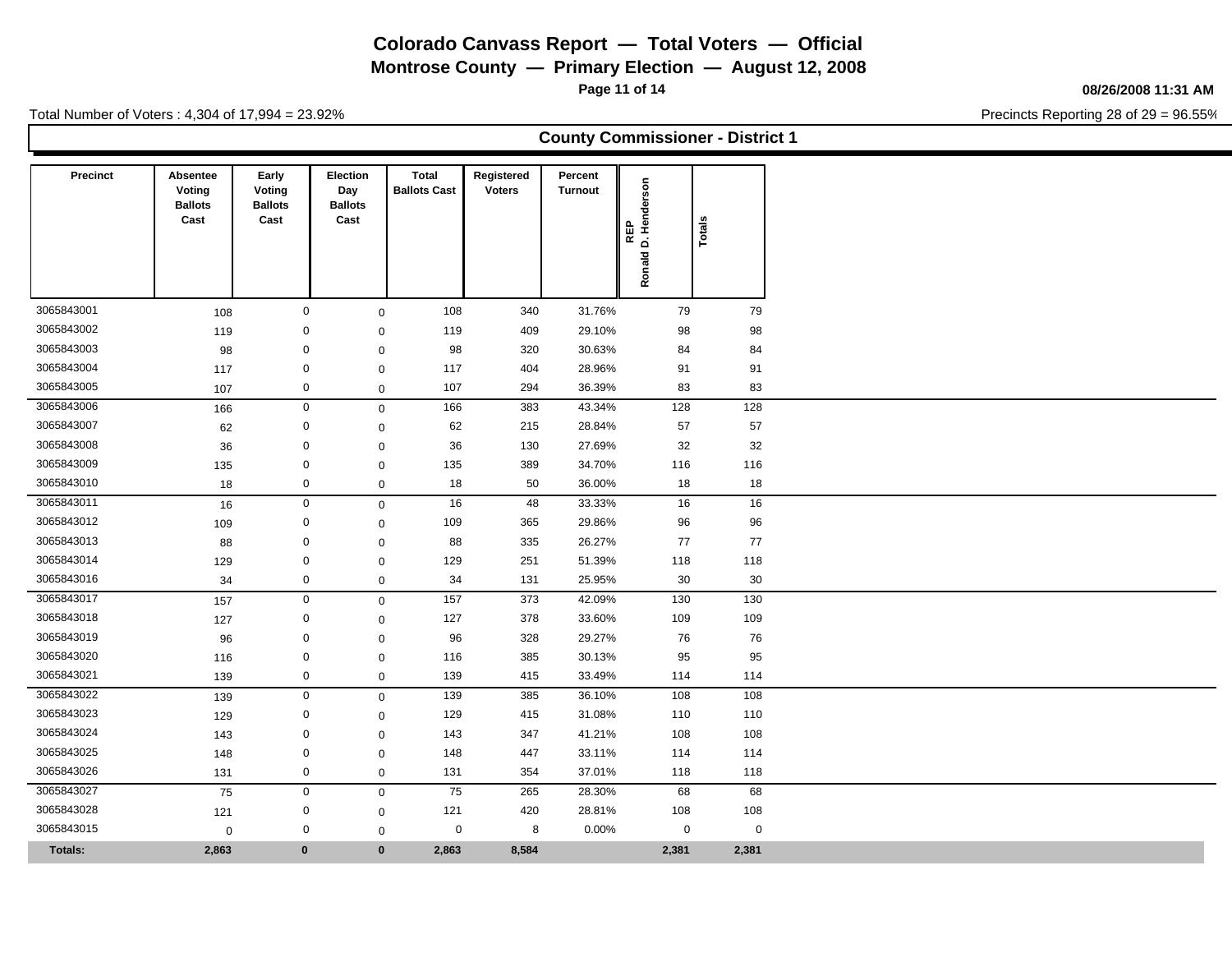**Montrose County — Primary Election — August 12, 2008**

**Page 12 of 14**

### **08/26/2008 11:31 AM**

Precincts Reporting 28 of 29 = 96.55%

| <b>County Commissioner - District 3</b> |  |
|-----------------------------------------|--|
|-----------------------------------------|--|

| Precinct       | Absentee<br>Voting<br><b>Ballots</b><br>Cast | Early<br>Voting<br><b>Ballots</b><br>Cast | <b>Election</b><br>Day<br><b>Ballots</b><br>Cast | <b>Total</b><br><b>Ballots Cast</b> | Registered<br><b>Voters</b> | Percent<br><b>Turnout</b> | S. White<br>REP<br><b>David</b> | Totals      |
|----------------|----------------------------------------------|-------------------------------------------|--------------------------------------------------|-------------------------------------|-----------------------------|---------------------------|---------------------------------|-------------|
|                |                                              |                                           |                                                  |                                     |                             |                           |                                 |             |
| 3065843001     | 108                                          |                                           | $\mathbf 0$                                      | 108<br>$\mathbf 0$                  | 340                         | 31.76%                    | 97                              | 97          |
| 3065843002     | 119                                          |                                           | $\mathbf 0$                                      | 119<br>$\mathbf 0$                  | 409                         | 29.10%                    | 101                             | 101         |
| 3065843003     | 98                                           |                                           | 0                                                | 98<br>$\mathbf 0$                   | 320                         | 30.63%                    | 94                              | 94          |
| 3065843004     | 117                                          |                                           | $\mathbf 0$                                      | 117<br>$\mathbf 0$                  | 404                         | 28.96%                    | 110                             | 110         |
| 3065843005     | 107                                          |                                           | $\mathbf 0$                                      | 107<br>$\mathbf 0$                  | 294                         | 36.39%                    | 91                              | 91          |
| 3065843006     | 166                                          |                                           | $\mathbf 0$                                      | 166<br>$\mathbf{0}$                 | 383                         | 43.34%                    | 148                             | 148         |
| 3065843007     | 62                                           |                                           | $\mathbf 0$                                      | 62<br>$\mathbf 0$                   | 215                         | 28.84%                    | 58                              | 58          |
| 3065843008     | 36                                           |                                           | $\mathbf 0$                                      | 36<br>$\mathbf 0$                   | 130                         | 27.69%                    | 35                              | 35          |
| 3065843009     | 135                                          |                                           | $\mathbf 0$                                      | 135<br>$\mathbf 0$                  | 389                         | 34.70%                    | 121                             | 121         |
| 3065843010     | 18                                           |                                           | $\mathbf 0$                                      | 18<br>$\mathbf 0$                   | 50                          | 36.00%                    | 18                              | 18          |
| 3065843011     | 16                                           |                                           | $\mathsf{O}\xspace$                              | 16<br>$\mathbf 0$                   | 48                          | 33.33%                    | 16                              | 16          |
| 3065843012     | 109                                          |                                           | $\mathbf 0$                                      | 109<br>$\mathbf 0$                  | 365                         | 29.86%                    | 95                              | 95          |
| 3065843013     | 88                                           |                                           | $\mathbf 0$                                      | 88<br>$\mathbf 0$                   | 335                         | 26.27%                    | 78                              | 78          |
| 3065843014     | 129                                          |                                           | $\mathbf 0$                                      | 129<br>$\mathbf 0$                  | 251                         | 51.39%                    | 121                             | 121         |
| 3065843016     | 34                                           |                                           | $\mathbf 0$                                      | 34<br>$\mathbf 0$                   | 131                         | 25.95%                    | 33                              | 33          |
| 3065843017     | 157                                          |                                           | $\mathsf{O}\xspace$                              | $\frac{157}{ }$<br>$\mathsf 0$      | 373                         | 42.09%                    | 142                             | $142$       |
| 3065843018     | 127                                          |                                           | 0                                                | 127<br>$\mathbf 0$                  | 378                         | 33.60%                    | 109                             | 109         |
| 3065843019     | 96                                           |                                           | $\mathbf 0$                                      | 96<br>$\mathbf 0$                   | 328                         | 29.27%                    | 82                              | 82          |
| 3065843020     | 116                                          |                                           | $\mathbf 0$                                      | 116<br>$\mathbf 0$                  | 385                         | 30.13%                    | 103                             | 103         |
| 3065843021     | 139                                          |                                           | $\mathbf 0$                                      | 139<br>$\mathbf 0$                  | 415                         | 33.49%                    | 127                             | 127         |
| 3065843022     | 139                                          |                                           | $\mathbf 0$                                      | 139<br>$\mathbf 0$                  | 385                         | 36.10%                    | 131                             | 131         |
| 3065843023     | 129                                          |                                           | $\mathbf 0$                                      | 129<br>$\mathbf 0$                  | 415                         | 31.08%                    | 120                             | 120         |
| 3065843024     | 143                                          |                                           | 0                                                | 143<br>$\mathbf 0$                  | 347                         | 41.21%                    | 133                             | 133         |
| 3065843025     | 148                                          |                                           | $\mathbf 0$                                      | 148<br>$\mathbf 0$                  | 447                         | 33.11%                    | 129                             | 129         |
| 3065843026     | 131                                          |                                           | $\mathbf 0$                                      | 131<br>$\mathsf 0$                  | 354                         | 37.01%                    | 127                             | 127         |
| 3065843027     | 75                                           |                                           | $\mathbf 0$                                      | 75<br>$\mathbf 0$                   | 265                         | 28.30%                    | 67                              | 67          |
| 3065843028     | 121                                          |                                           | 0                                                | 121<br>$\mathbf 0$                  | 420                         | 28.81%                    | 107                             | 107         |
| 3065843015     | $\mathbf 0$                                  |                                           | 0                                                | $\mathbf 0$                         | 0<br>8                      | 0.00%                     | 0                               | $\mathbf 0$ |
| <b>Totals:</b> | 2,863                                        | $\bf{0}$                                  |                                                  | $\mathbf{0}$<br>2,863               | 8,584                       |                           | 2,593                           | 2,593       |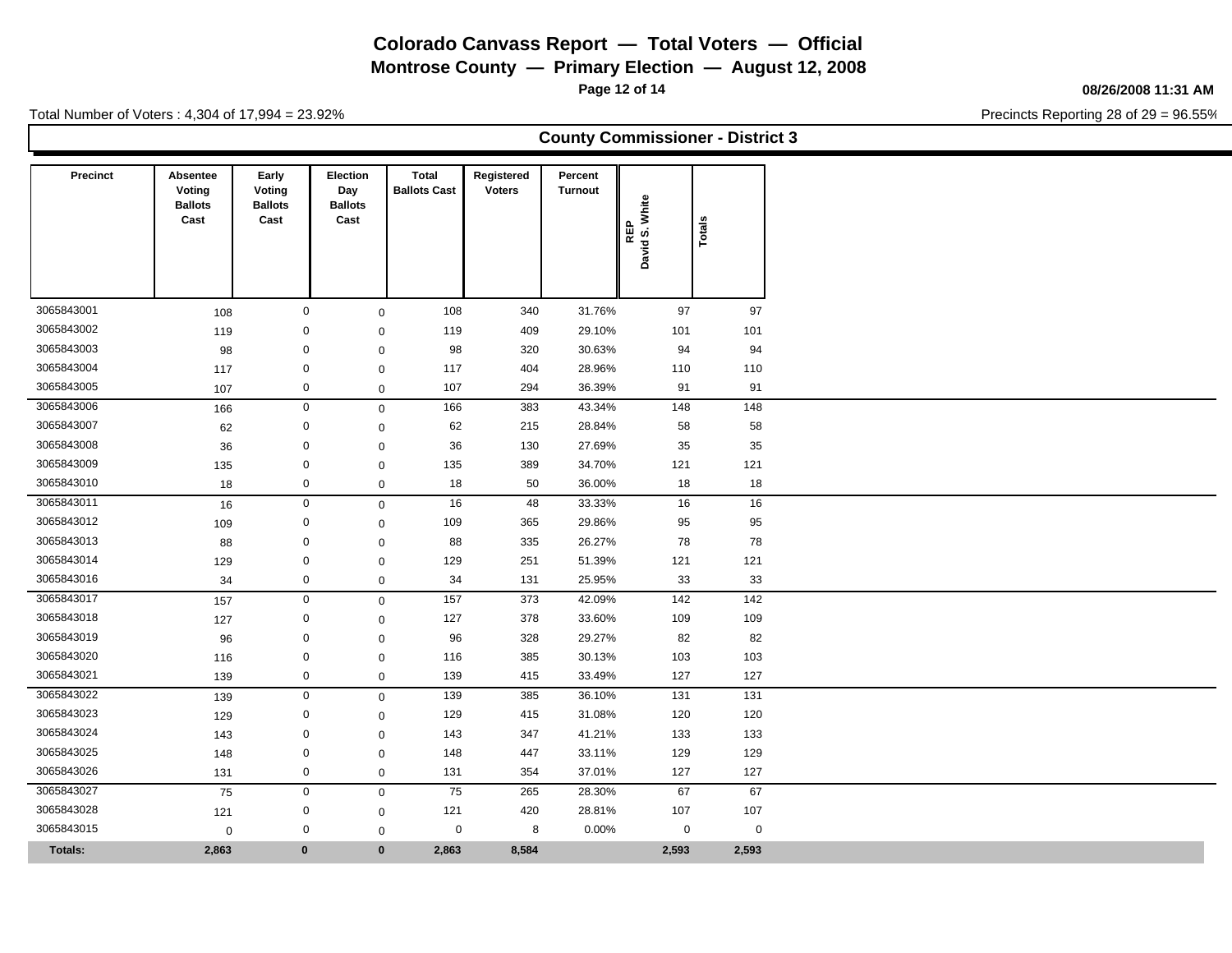**Montrose County — Primary Election — August 12, 2008**

**Page 13 of 14**

### **08/26/2008 11:31 AM**

Precincts Reporting 28 of 29 = 96.55%

| <b>County Commissioner - District 1</b> |
|-----------------------------------------|
|-----------------------------------------|

| Precinct                 | Absentee<br>Voting<br><b>Ballots</b><br>Cast | Early<br>Voting<br><b>Ballots</b><br>Cast | <b>Election</b><br>Day<br><b>Ballots</b><br>Cast | Total<br><b>Ballots Cast</b> | Registered<br><b>Voters</b> | Percent<br>Turnout | DEM<br>Bill Patterson | Totals      |
|--------------------------|----------------------------------------------|-------------------------------------------|--------------------------------------------------|------------------------------|-----------------------------|--------------------|-----------------------|-------------|
| 3065843001               |                                              |                                           | $\mathbf 0$                                      | 42                           | 122                         | 34.43%             | 37                    | 37          |
|                          | 42                                           |                                           |                                                  | $\mathbf 0$                  |                             |                    |                       |             |
| 3065843002<br>3065843003 | 63                                           |                                           | 0                                                | 63<br>$\mathbf 0$            | 156                         | 40.38%             | 56                    | 56          |
|                          | 84                                           |                                           | 0                                                | 84<br>$\mathbf 0$            | 269                         | 31.23%             | 69                    | 69          |
| 3065843004               | 83                                           |                                           | 0                                                | 83<br>$\mathbf 0$            | 209                         | 39.71%             | 67                    | 67          |
| 3065843005               | 51                                           |                                           | 0                                                | 51<br>$\mathbf 0$            | 112                         | 45.54%             | 46                    | 46          |
| 3065843006               | 96                                           |                                           | $\mathbf 0$                                      | 96<br>$\mathsf 0$            | 199                         | 48.24%             | 89                    | 89          |
| 3065843007               | 47                                           |                                           | $\mathbf 0$                                      | 47<br>$\mathbf 0$            | 136                         | 34.56%             | 42                    | 42          |
| 3065843008               | 33                                           |                                           | $\mathbf 0$                                      | 33<br>$\mathbf 0$            | 81                          | 40.74%             | 24                    | 24          |
| 3065843009               | 75                                           |                                           | 0                                                | 75<br>$\mathbf 0$            | 194                         | 38.66%             | 66                    | 66          |
| 3065843010               | 13                                           |                                           | $\mathbf 0$                                      | 13<br>$\mathsf 0$            | 22                          | 59.09%             | 9                     | 9           |
| 3065843011               | 16                                           |                                           | $\mathbf 0$                                      | 16<br>$\mathbf 0$            | 35                          | 45.71%             | 11                    | 11          |
| 3065843012               | 53                                           |                                           | $\mathbf 0$                                      | 53<br>$\mathbf 0$            | 170                         | 31.18%             | 44                    | 44          |
| 3065843013               | 67                                           |                                           | $\mathbf 0$                                      | 67<br>$\mathbf 0$            | 144                         | 46.53%             | 57                    | 57          |
| 3065843014               | 56                                           |                                           | $\mathbf 0$                                      | 56<br>$\mathbf 0$            | 136                         | 41.18%             | 48                    | 48          |
| 3065843016               | 22                                           |                                           | 0                                                | 22<br>$\mathbf 0$            | 49                          | 44.90%             | 16                    | 16          |
| 3065843017               | 86                                           |                                           | $\mathbf 0$                                      | 86<br>$\mathsf 0$            | 187                         | 45.99%             | 77                    | 77          |
| 3065843018               | 54                                           |                                           | 0                                                | 54<br>$\mathbf 0$            | 128                         | 42.19%             | 47                    | 47          |
| 3065843019               | 29                                           |                                           | $\Omega$                                         | 29<br>$\mathbf 0$            | 100                         | 29.00%             | 21                    | 21          |
| 3065843020               | 48                                           |                                           | $\mathbf 0$                                      | 48<br>$\mathbf 0$            | 174                         | 27.59%             | 43                    | 43          |
| 3065843021               | 49                                           |                                           | 0                                                | 49<br>$\mathbf 0$            | 144                         | 34.03%             | 35                    | 35          |
| 3065843022               | 62                                           |                                           | $\mathbf 0$                                      | 62<br>$\mathbf 0$            | $\overline{136}$            | 45.59%             | 56                    | 56          |
| 3065843023               | 29                                           |                                           | 0                                                | 29<br>$\mathbf 0$            | 134                         | 21.64%             | 25                    | 25          |
| 3065843024               | 75                                           |                                           | 0                                                | 75<br>$\mathbf 0$            | 156                         | 48.08%             | 68                    | 68          |
| 3065843025               | 60                                           |                                           | 0                                                | 60<br>$\mathsf 0$            | 147                         | 40.82%             | 51                    | 51          |
| 3065843026               | 54                                           |                                           | 0                                                | 54<br>$\mathsf 0$            | 106                         | 50.94%             | 49                    | 49          |
| 3065843027               | 56                                           |                                           | $\mathbf 0$                                      | 56<br>$\mathbf 0$            | 147                         | 38.10%             | 51                    | 51          |
| 3065843028               | 38                                           |                                           | 0                                                | 38<br>$\mathbf 0$            | 130                         | 29.23%             | 30                    | 30          |
| 3065843015               | $\mathbf 0$                                  |                                           | 0                                                | $\mathbf 0$<br>$\mathbf 0$   | $\overline{1}$              | 0.00%              | $\mathbf 0$           | $\mathbf 0$ |
| <b>Totals:</b>           | 1,441                                        |                                           | $\bf{0}$                                         | $\mathbf{0}$<br>1,441        | 3,724                       |                    | 1,234                 | 1,234       |